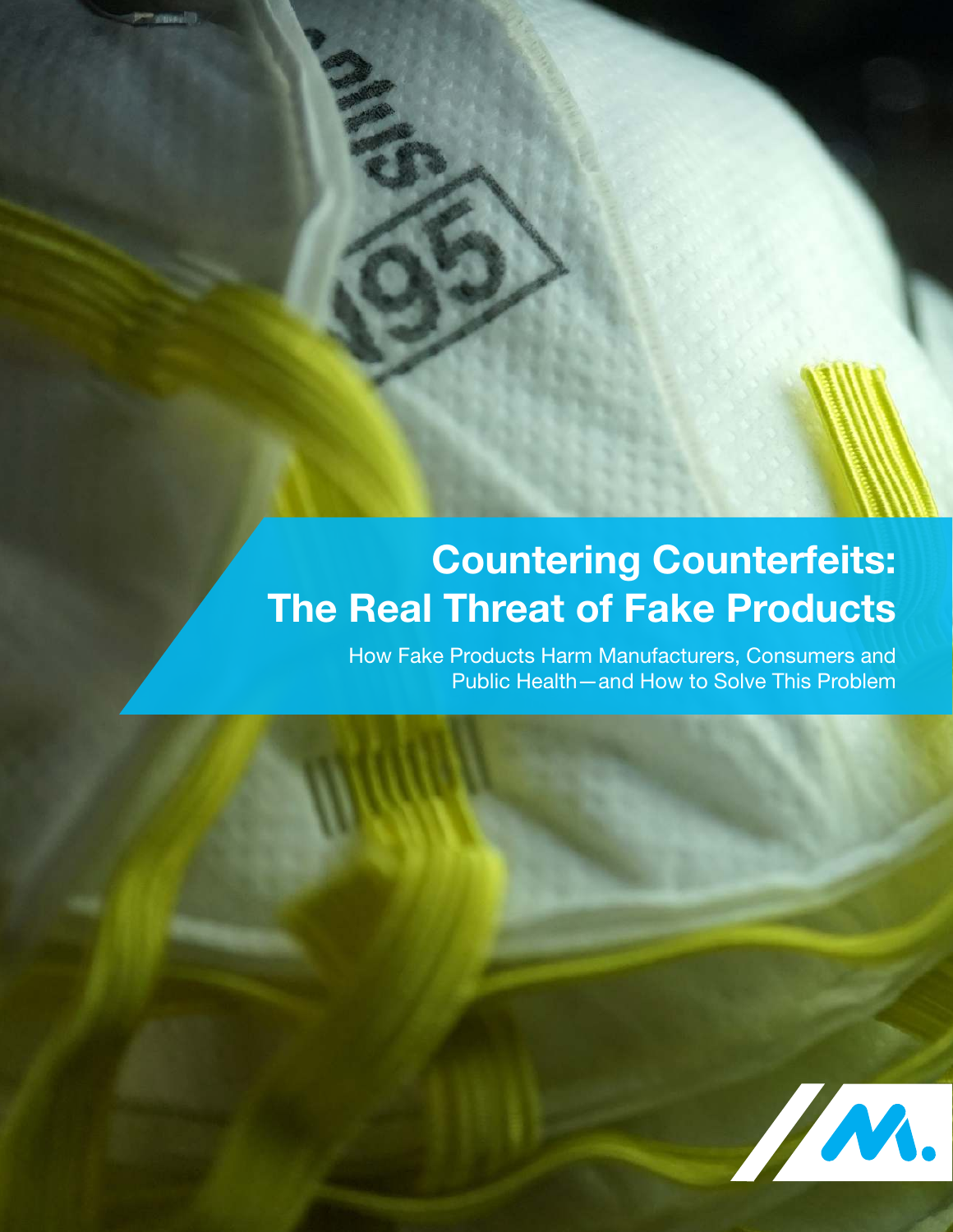

Amid an unprecedented global health crisis, manufacturers have stepped up and taken the lead, working together and with national, state and local governments to fight the spread of COVID-19. Manufacturers deliver day-to-day necessities, lifesaving medical innovations and products that improve people's lives in countless ways. While the pandemic has demonstrated anew the importance of American innovation and ingenuity, it has also revealed a serious threat: counterfeit products that put lives and livelihoods at risk.

Counterfeiting is not a new problem; it has harmed manufacturers, American workers and consumers for years. But the problem is getting worse, and the COVID-19 pandemic has shown just how dangerous inaction can be. As part of the nation's critical response effort, manufacturers have been supplying health care workers and other Americans on the front lines of this crisis with vital goods, including personal protective equipment, hospital beds, ventilators, hand sanitizers, cleaning supplies and other critical health care and safety products. But while manufacturing men and women work long hours to ramp up production of desperately needed products to fight the spread of this deadly illness, counterfeiters have exploited the crisis to peddle fake tests, dangerous vaccines and ineffective protective gear. These counterfeits are harming American citizens and hindering manufacturers' efforts to protect their workers and communities.

The prevalence of counterfeits in the COVID-19 response has brought new urgency to this long-simmering issue. So the National Association of Manufacturers is leading the charge against fake and counterfeit goods, bringing together diverse stakeholders and driving innovative policy solutions to address these issues once and for all and to ensure the long-term success of our sector and the safety and security of the people who rely on our products.

**Jay Timmons**  President and CEO National Association of Manufacturers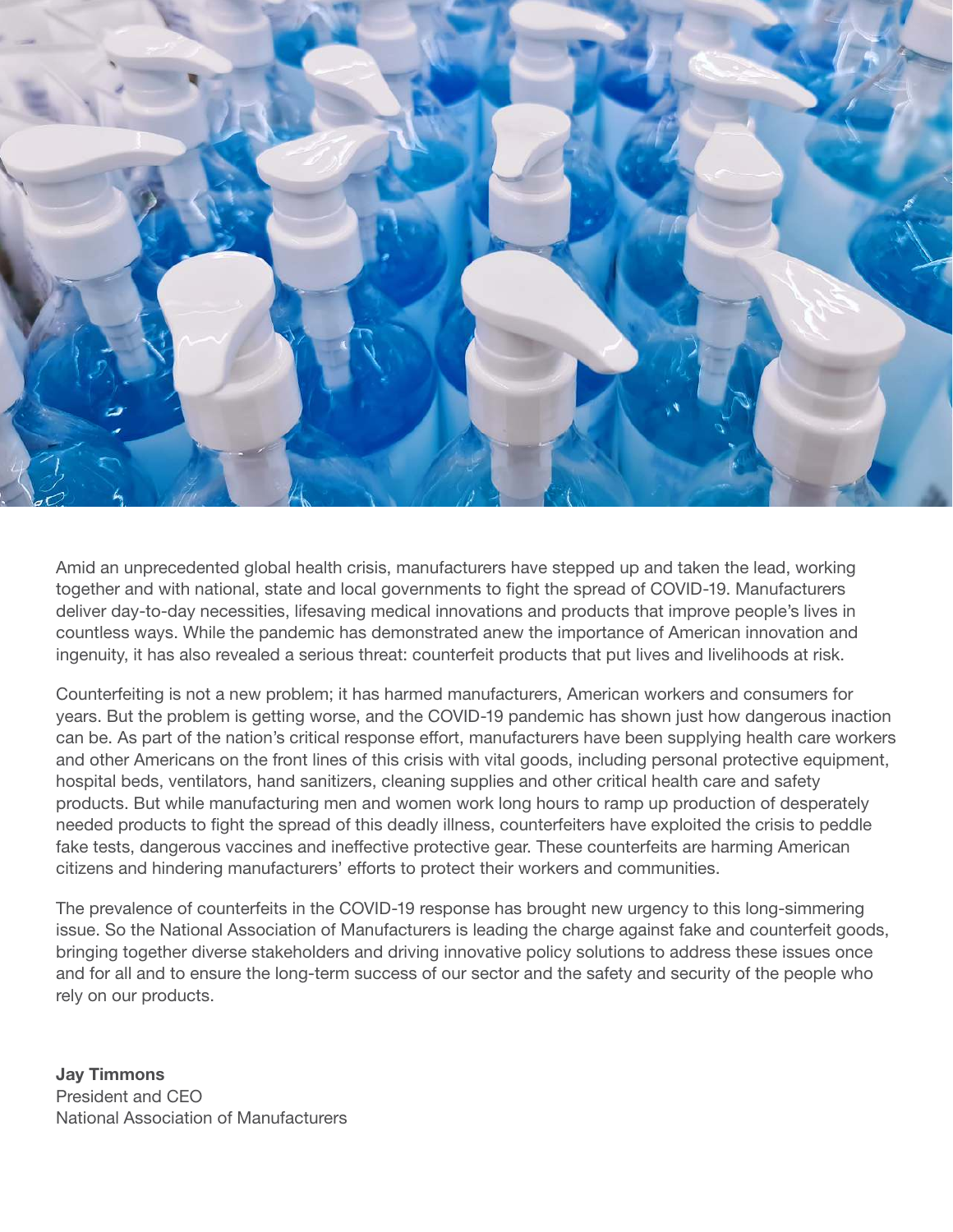# **I. Counterfeits and the Threat to Manufacturers**

Counterfeit goods are a threat to manufacturers and to the consumers they serve. Fake products have infiltrated everyday avenues of commerce, making their way into supply chains and consumers' homes. The problem is not limited to specific sectors: it affects a broad range of manufactured goods, from automotive parts and children's toys to medical devices and pharmaceuticals. The rise of counterfeits threatens manufacturers' competitiveness, undermines consumer confidence and poses a threat to individuals' health and safety.

By one estimate, global trade in counterfeit and pirated goods exceeded \$500 billion in 2016, which amounts to 3.3% of all global trade.<sup>1</sup> Even this number likely fails to capture the full scope of the problem. Attempts to understand the scale of counterfeit goods are tied to the data on counterfeit goods seized by officials at Customs and Border Protection. It is estimated that authorities in the United States catch less than 2.3% of the total volume of counterfeit goods.<sup>2</sup>



China is the top global hub for counterfeiting. In 2019, more than 8 of every 10 counterfeit products seized at U.S. borders came from China or Hong Kong, dwarfing the volume of counterfeits from any other country or region.<sup>3</sup> Chinese counterfeits challenge U.S. manufacturers not only in China and in the United States, but also in markets across Asia, Africa and the Americas. Tackling these problems requires working more closely with trading partners to enhance enforcement, capacity building and joint advocacy.

<sup>1</sup> *Trade in fake goods is now 3.3% of world trade and rising*, ORG. FOR COOP. & DEV. (Mar. 18, 2019), [https://www.oecd.org/newsroom/](https://www.oecd.org/newsroom/trade-in-fake-goods-is-now-33-of-world-trade-and-rising.htm) [trade-in-fake-goods-is-now-33-of-world-trade-and-rising.htm](https://www.oecd.org/newsroom/trade-in-fake-goods-is-now-33-of-world-trade-and-rising.htm).

<sup>2</sup> COMM'<sup>N</sup> ON THE THEFT OF AM. INTELLECTUAL PROP., THE THEFT OF AMERICAN INTELLECTUAL PROPERTY: REASSESSMENTS OF THE CHALLENGE AND UNITED STATES POLICY, UPDATE TO THE IP COMMISSION REPORT 9 (2017) [http://ipcommission.org/report/IP\\_Commission\\_Report\\_Update\\_2017.pdf.](http://ipcommission.org/report/IP_Commission_Report_Update_2017.pdf) 3 U.S. CUSTOMS AND BORDER PROT. OFFICE OF TRADE, INTELLECTUAL PROPERTY RIGHTS SEIZURE STATISTICS: FY 2019 14 (2020), [https://www.](https://www.cbp.gov/sites/default/files/assets/documents/2020-May/FY%202019%20IPR%20Seizure%20Powerpoint%20FINAL%20PBRB%20APPROVED_0.pdf) [cbp.gov/sites/default/files/assets/documents/2020-May/FY%202019%20IPR%20Seizure%20Powerpoint%20FINAL%20PBRB%20](https://www.cbp.gov/sites/default/files/assets/documents/2020-May/FY%202019%20IPR%20Seizure%20Powerpoint%20FINAL%20PBRB%20APPROVED_0.pdf) [APPROVED\\_0.pdf](https://www.cbp.gov/sites/default/files/assets/documents/2020-May/FY%202019%20IPR%20Seizure%20Powerpoint%20FINAL%20PBRB%20APPROVED_0.pdf).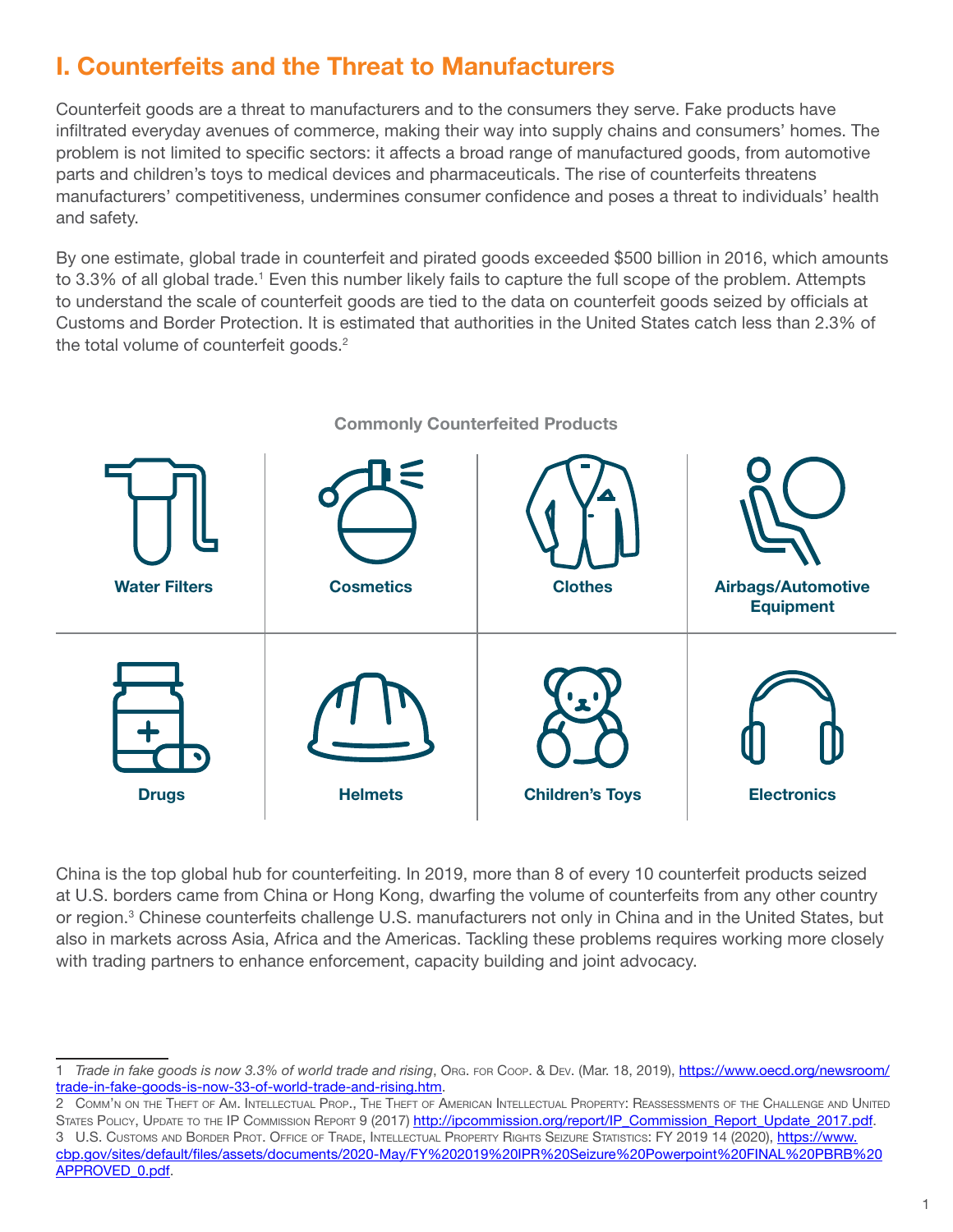

#### **E-Commerce: Captive to Counterfeits?**

Counterfeiters have gained strength due to the growth of e-commerce platforms, which have transformed how companies connect with customers and changed the marketplace for selling goods. E-commerce sales now make up 10% of all retail spending, up from 3% of total sales in 2009.<sup>4</sup> Pre-COVID-19 estimates predicted that global e-commerce sales would exceed \$4 trillion in 2020,<sup>5</sup> with U.S. e-commerce spending to exceed \$1 trillion by 2025, doubling the volume from 2018.<sup>6</sup> The spike in e-commerce during the COVID-19 pandemic has only pushed these numbers higher.<sup>7</sup>

While these platforms have created opportunities for manufacturers to sell their products and provided new conveniences for consumers, they have also created a pipeline directly to customers that bad actors can exploit. Millions of third-party sellers can easily access these platforms without providing basic information about their identity or location, and the platforms themselves exert little oversight over these sellers. Counterfeiters are therefore better able to pose as legitimate sellers to profit off of fake goods. Because bad actors are often able to hide their identities, it is difficult for the government and the private sector to hold them accountable even after they are discovered.

## **A surge in counterfeits accompanies a growth in e-commerce. E-commerce sales have grown and are expected to exceed \$4 trillion by 2020.**<sup>8</sup>

Online platforms present unique challenges for manufacturers who must devote ever-increasing resources and time to monitoring search engine results, e-commerce channels, social media postings, payment providers and others who may all play a role in driving online traffic to counterfeit products.

<sup>4</sup> Joe Kaziukenas, *U.S. E-Commerce Posts Fastest Growth in Seven Years*, MARKETPLACE PULSE (Nov. 20, 2019), [https://www.](https://www.marketplacepulse.com/articles/us-e-commerce-posts-fastest-growth-in-seven-years) [marketplacepulse.com/articles/us-e-commerce-posts-fastest-growth-in-seven-years.](https://www.marketplacepulse.com/articles/us-e-commerce-posts-fastest-growth-in-seven-years)

<sup>5</sup> U.S. GOV'T ACCOUNTABILITY OFF., GAO-18-216, INTELLECTUAL PROPERTY: AGENCIES CAN IMPROVE EFFORTS TO ADDRESS RISKS POSED BY CHANGING COUNTERFEIT MARKET 12 (2018), <https://www.gao.gov/assets/690/689713.pdf>[hereinafter GAO-18-216].

<sup>6</sup> Kaziukenas, *supra* note 4.

<sup>7</sup> April Berthene, *Shoppers Buy More Online Compared To Before the Pandemic*, DIGITAL COMMERCE 360 (June 8, 2020), [https://www.](https://www.digitalcommerce360.com/article/coronavirus-impact-online-retail/) [digitalcommerce360.com/article/coronavirus-impact-online-retail/.](https://www.digitalcommerce360.com/article/coronavirus-impact-online-retail/)

<sup>8</sup>GAO-18-216, *supra* note 5, at 12.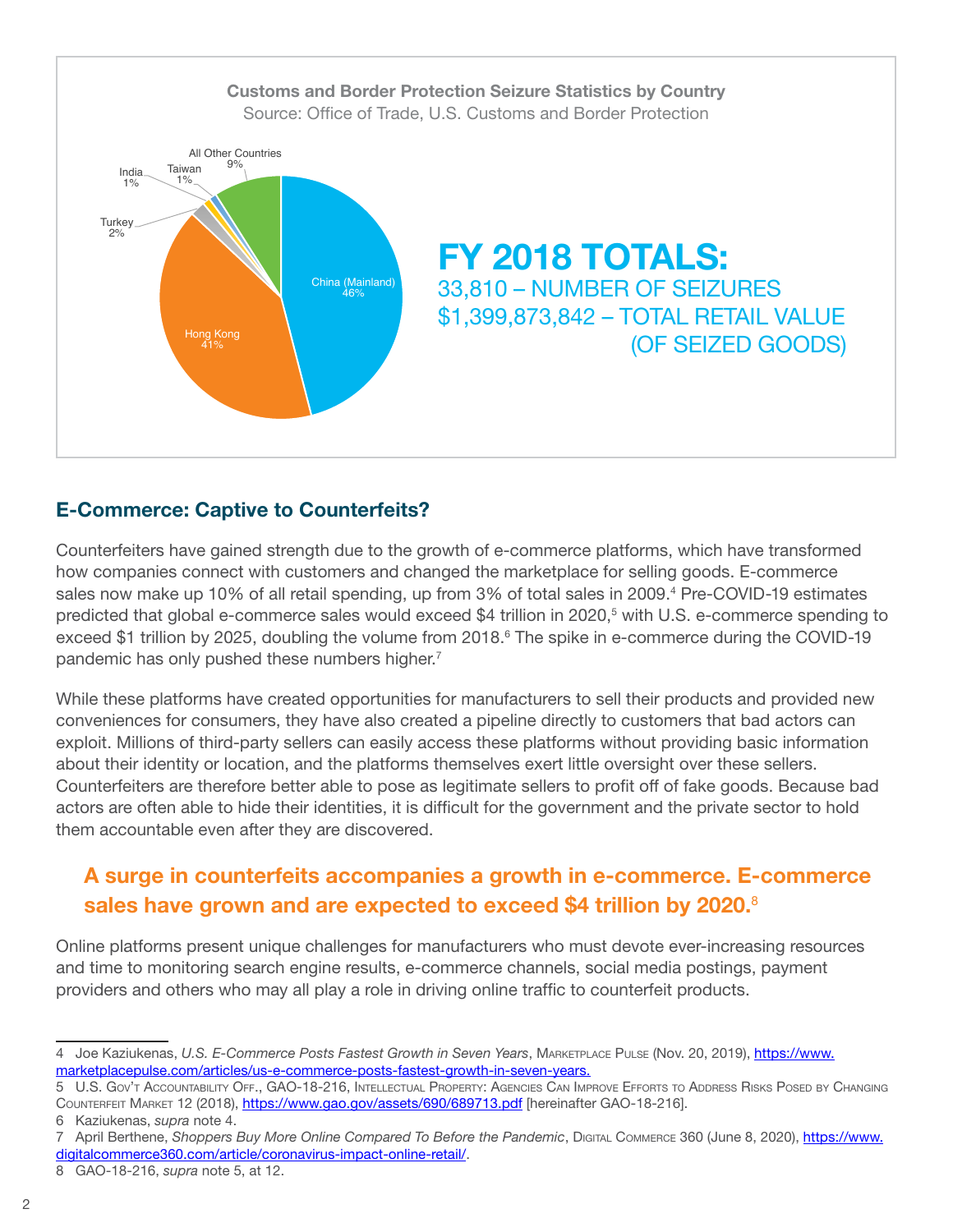"Bosch like other manufacturers faces the dilemma in effectively dealing with counterfeiters present in online marketplaces. There are several key challenges to dealing with online counterfeits. Counterfeiters are able to market goods that appear to be legitimate, often using the brand owner's own online content, making it difficult to identify counterfeits without a purchase. The sheer volume of listings can also pose a challenge to enforcement. Finally, the counterfeiters are able to effectively hide the true person or entity hidden behind the digital curtain separating them from the consumers in the online marketplaces. Even though some online marketplaces have tools to report sellers, the brand owner is unable to take measurable actions against the infringing seller without more knowledge of the seller's identity. In the current environment, the brand owner's ability to thoroughly defend its intellectual property is hampered."

– Clayton Lindgren, Senior Manager, Country Approval and Brand Protection, Robert Bosch LLC

During the COVID-19 pandemic, counterfeiters—who have long preyed on vulnerable consumers to make a profit—have taken advantage of consumers' increased anxiety and fear, the high demand for certain goods and the substantial increase in e-commerce necessitated by social distancing measures.<sup>9</sup> COVID-19 has required manufacturers to adapt to new demands and innovate new products at record speeds, further complicating the challenges of fighting counterfeits.

#### **Peddling Fakes During a Pandemic:**

Counterfeit products have seriously complicated COVID-19 response efforts, with increasing reports of untested test kits, counterfeit pharmaceuticals and fake respirator masks. As legitimate manufacturers worked to develop and manufacture critical COVID-19 tests and test supplies, unscrupulous actors used the uncertainty to sell dangerous knockoffs. In April 2020, the Department of Homeland Security announced it "worked alongside U.S. Customs and Border Protection to seize over 225 shipments of mislabeled, fraudulent, unauthorized or prohibited COVID-19 test kits, treatment kits, homeopathic remedies, purported anti-viral products and personal protective equipment (PPE)."<sup>10</sup> As CBP seized thousands of test kits entering the United States through International Mail Facilities, the U.S. Food and Drug Administration warned consumers about the fraudulent tests being sold online.<sup>11</sup> Amazon announced that it blocked or removed more than 1 million products that contained suspect claims about COVID-19 treatments and applications.<sup>12</sup>

Counterfeiters operating as third-party sellers on popular e-commerce platforms can undercut legitimate manufacturers' sales because they are not subject to the same rules and standards. They can sell products for a fraction of the price because they have not invested in the research and development to create new

<sup>9</sup> *See, e.g., Jay Kennedy, Buyer Beware: Counterfeit markets can flourish during a public health crisis, The Conversation (Mar. 26,* 2020), [https://theconversation.com/buyer-beware-counterfeit-markets-can-flourish-during-a-public-health-crisis-134492;](https://theconversation.com/buyer-beware-counterfeit-markets-can-flourish-during-a-public-health-crisis-134492) Europol, *How Criminals Profit From the Covid-19 Pandemic* (Mar. 27, 2020), [https://www.europol.europa.eu/newsroom/news/how-criminals](https://www.europol.europa.eu/newsroom/news/how-criminals-profit-covid-19-pandemic)[profit-covid-19-pandemic;](https://www.europol.europa.eu/newsroom/news/how-criminals-profit-covid-19-pandemic) Daniel Bennett, *Covid-19 and Counterfeiting: How the Pandemic is Reshaping Brand Protection – Part 1* (Apr. 2, 2020),<https://www.corsearch.com/covid-19-counterfeiting-how-pandemic-reshaping-brand-protection/>.

<sup>10</sup> *ICE HSI Launces Operation Stolen Promise*, U.S. IMMIGRATION & CUSTOMS ENFORCEMENT (Apr. 15, 2020), [https://www.ice.gov/news/](https://www.ice.gov/news/releases/ice-hsi-launches-operation-stolen-promise) [releases/ice-hsi-launches-operation-stolen-promise.](https://www.ice.gov/news/releases/ice-hsi-launches-operation-stolen-promise)

<sup>11</sup> *1,147 Prohibited Test Kits Seized by Chicago CBP in 45 Days*, U.S. Customs & Border Prot. (May 1, 2020), [https://www.cbp.](https://www.cbp.gov/newsroom/local-media-release/1147-prohibited-test-kits-seized-chicago-cbp-45-days) [gov/newsroom/local-media-release/1147-prohibited-test-kits-seized-chicago-cbp-45-days](https://www.cbp.gov/newsroom/local-media-release/1147-prohibited-test-kits-seized-chicago-cbp-45-days); *Beware of Fraudulent Coronavirus Tests, Vaccines and Treatments*, U.S. Food & Drug Admin. (Apr. 29, 2020), [https://www.fda.gov/consumers/consumer-updates/beware](https://www.fda.gov/consumers/consumer-updates/beware-fraudulent-coronavirus-tests-vaccines-and-treatments)[fraudulent-coronavirus-tests-vaccines-and-treatments.](https://www.fda.gov/consumers/consumer-updates/beware-fraudulent-coronavirus-tests-vaccines-and-treatments)

<sup>12</sup> *See, e.g.,* Catherine Thorbecke, *Amazon removes 1 million products for misleading claims, price gouging amid coronavirus outbreak* (Mar. 3, 2020), [https://abcnews.go.com/Business/amazon-cracks-million-misleading-price-gouged-products-amid/](https://abcnews.go.com/Business/amazon-cracks-million-misleading-price-gouged-products-amid/story?id=69357582) [story?id=69357582;](https://abcnews.go.com/Business/amazon-cracks-million-misleading-price-gouged-products-amid/story?id=69357582)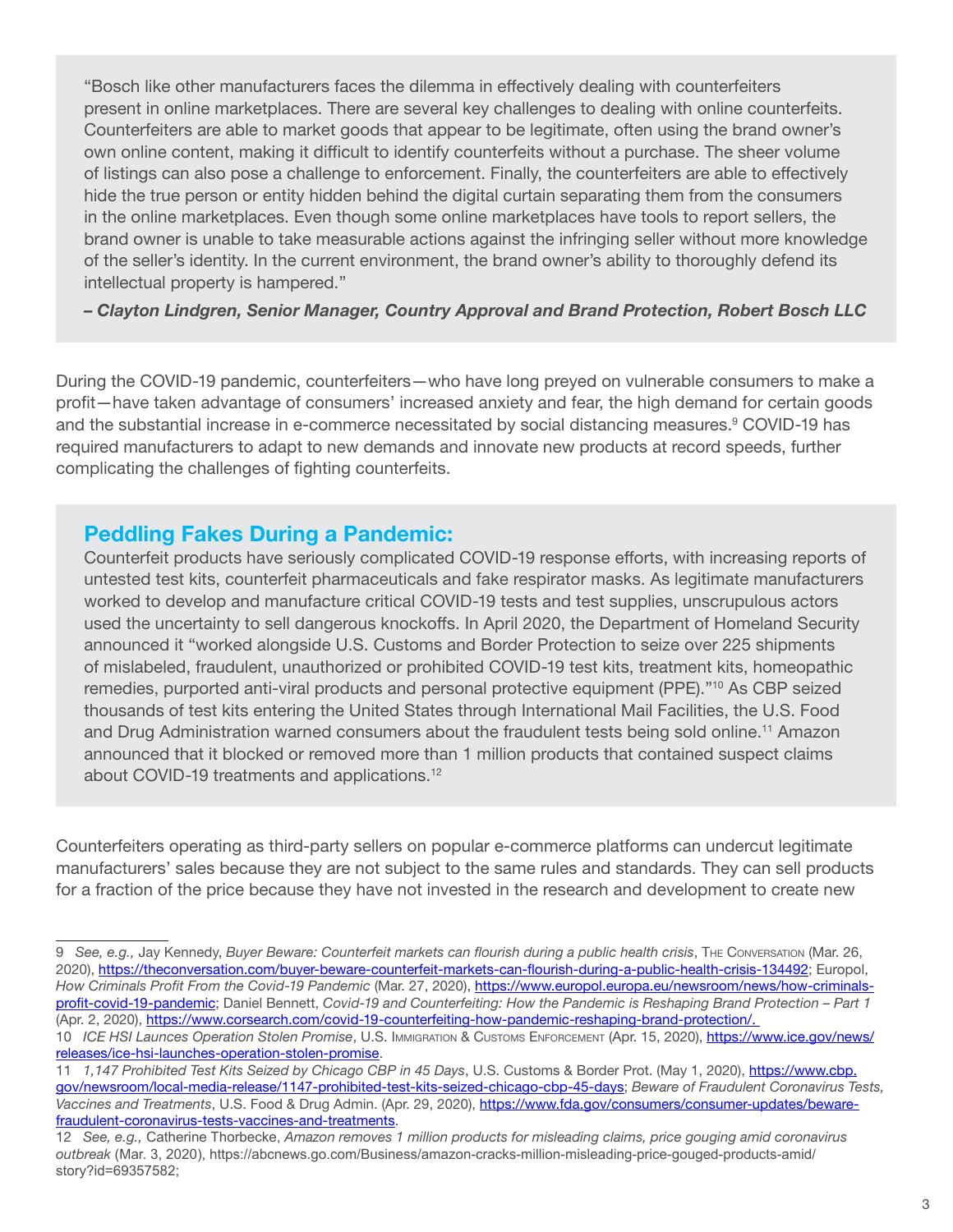products. The products they are shipping have not gone through the same safety tests or been built to the same stringent standards as products made by the manufacturers who follow the rules.

E-commerce platforms unfortunately benefit from counterfeit products as well, making a profit from thirdparty sales of counterfeits just as they do from legitimate sales. Amazon made \$53.76 billion in revenue from third-party sales in 2019, up from \$42.75 billion in 2018.<sup>13</sup>

Without a level playing field, manufacturers face challenges competing and maintaining their technological edge. Without products subject to testing and standards, consumers face real threats to their health and safety.

#### **Impact on Manufacturers: The Cost of Counterfeits**

Counterfeits threaten manufacturers' investments in innovation and violate manufacturers' intellectual property rights. Manufacturers in the United States perform nearly two-thirds of all private-sector research and development, totaling \$271 billion in 2018.<sup>14</sup> Safeguarding manufacturers' intellectual property rights is critical to manufacturers' continued ability to grow and innovate. Counterfeiting can slow economic growth and lead to job loss in IP-intensive industries.<sup>15</sup>

#### **The Economic Costs:**

With counterfeits making up 3.3% of total merchandise trade, the U.S. economic impacts are staggering. For 2019, counterfeiting would have subtracted nearly \$131 billion from the U.S. economy, including direct, indirect and induced economic impacts. That means \$22.3 billion of lost labor income, 325,542 fewer jobs, \$5.6 billion of lost federal tax revenues and nearly \$4 billion less in state and local tax collections.<sup>16</sup>

In addition to misappropriating manufacturers' valuable IP, counterfeiters undermine the brand names and business reputations that manufacturers invested money and time to establish. Counterfeiters infringe on trademarks and confuse consumers as to the quality and origin of products and services. They undermine the confidence and quality that trademark laws are intended to support.<sup>17</sup>

Counterfeits force manufacturers to divert resources away from critical business operations and focus on policing platforms and protecting their brands. Companies spend huge sums to employ global networks of investigators, retain brand-protection experts and pursue enforcement against counterfeiters.<sup>18</sup> Each dollar spent to fight counterfeits is a dollar not spent to improve products, develop new technologies, grow employee wages or create new American jobs.

Small and medium-sized manufacturers are likely to be harmed the most by the counterfeit market. These companies have fewer resources to invest in the personnel and technology to monitor illicit activity and protect their brands. Government enforcement efforts often rely on information provided by brand owners, and smaller manufacturers are less able to engage with government entities responsible for enforcing their IP rights. Smaller firms are also more at risk to be driven out of business by counterfeiters. They often offer fewer products than their larger counterparts, which means that harm from counterfeits cannot be easily offset. Smaller firms are less able to absorb the losses that come when counterfeiters siphon off their business.

<sup>13</sup> J. Clement, *Third-party seller share of Amazon platform 2007–2020*, Statista (May 4, 2020), [https://www.statista.com/](https://www.statista.com/statistics/259782/third-party-seller-share-of-amazon-platform/) [statistics/259782/third-party-seller-share-of-amazon-platform/](https://www.statista.com/statistics/259782/third-party-seller-share-of-amazon-platform/).

<sup>14</sup> Nat'l Ass'n of Mfrs., *Facts About Manufacturing: Top 18 Facts You Need to Know,* [https://www.nam.org/facts-about](https://www.nam.org/facts-about-manufacturing/)[manufacturing/](https://www.nam.org/facts-about-manufacturing/) (last visited June 16, 2020).

<sup>15</sup> CONG. RESEARCH SERV., RL34292, INTELLECTUAL PROPERTY RIGHTS AND INT'L TRADE (May 12, 2020), [https://fas.org/sgp/crs/row/RL34292.](https://fas.org/sgp/crs/row/RL34292.pdf) [pdf](https://fas.org/sgp/crs/row/RL34292.pdf).

<sup>16</sup> Data from NAM Chief Economist Chad Moutray running global counterfeit totals through IMPLAN (on file with author).

<sup>17</sup> J. THOMAS MCCARTHY, MCCARTHY ON TRADEMARKS AND UNFAIR COMPETITION, § 2:5 (4th ed. 2015).

<sup>18</sup> GAO-18-216, *supra* note 5, at 18-19.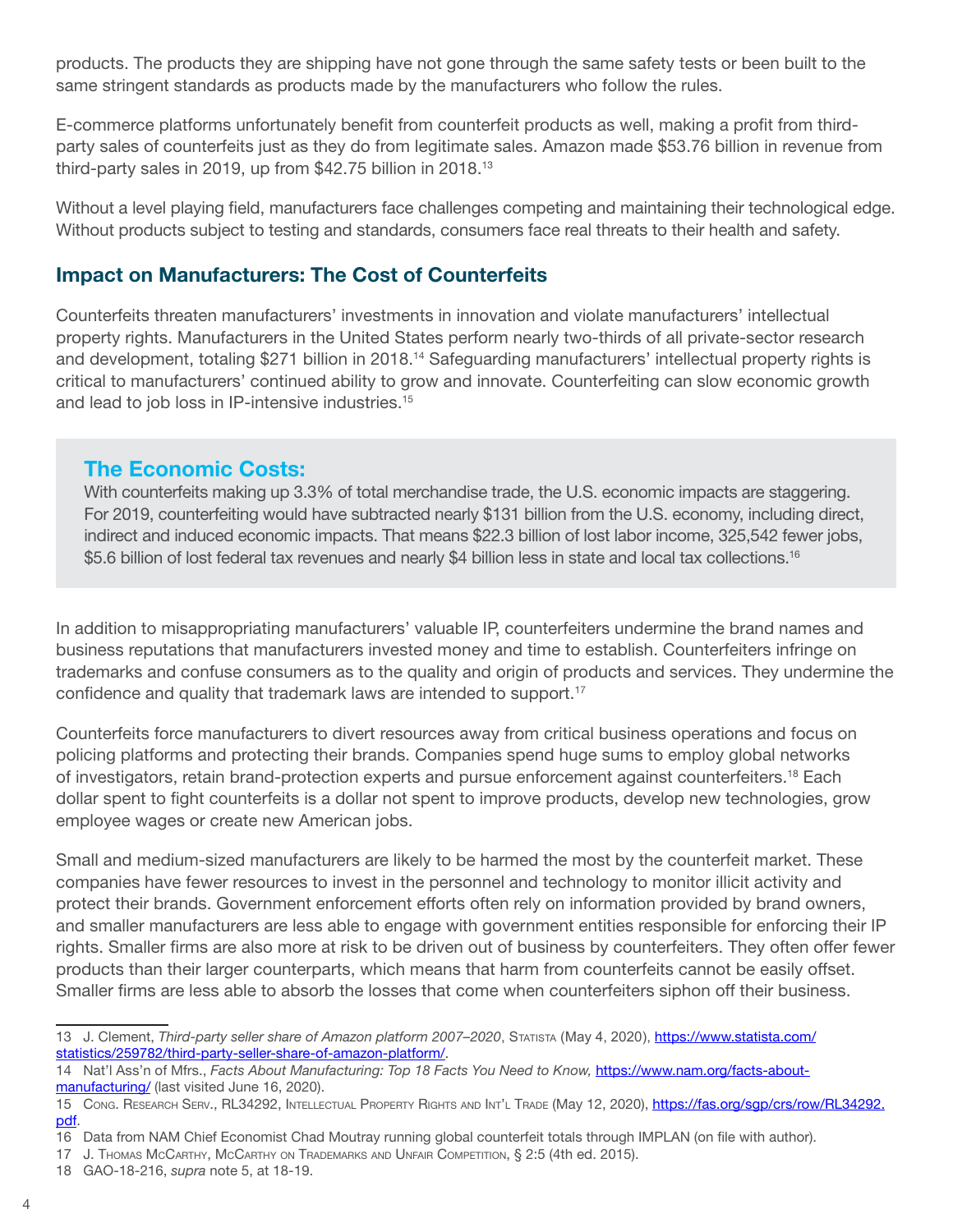#### **Impact on Consumers: The Dangers of Counterfeits**

Consumers come in direct contact with some of the most common types of counterfeit products, including cosmetics, toys and pharmaceuticals. Many can pose real dangers to their health and safety. According to CBP, 16% of the 31,560 shipments of counterfeit goods they seized in 2016 contained products posing threats to consumer health and safety.<sup>19</sup>

The threats to individuals can be severe. Counterfeit products integrated into electronics such as chargers and hoverboards have caused fires and physical harm. Faulty components that make their way into critical auto safety products like airbags can undermine these lifesaving mechanisms. Items like helmets falsely claiming to meet government-approved safety standards have failed to perform their functions and resulted in deaths.<sup>20</sup>

The COVID-19 pandemic has made the threat to consumers even more obvious. The appearance of fake testing kits, unsafe pharmaceuticals and counterfeit masks has caused confusion among anxious consumers and exacerbated public health risks in the current crisis.<sup>21</sup> As families are staying home more often, they are going online to purchase toys to keep children entertained, desks and chairs to set up home offices, outdoor power equipment to tend to their homes and recreational equipment to stay in shape. Manufacturers of all these products have reported high levels of counterfeits that create serious, even fatal, risks to consumers.

"As the current COVID-19 pandemic has unfortunately illustrated, health care products will continue to be one of the most commonly targeted industries for counterfeiters. We are likely to continue to see illicit medical devices, drugs and personal care products entering legitimate supply chains. This is a problem that impacts patients and consumers in the U.S. and across the globe. At Johnson & Johnson, we invest significant resources to aggressively pursue this illegal activity but we believe businesses must join together and partner with governments to become a greater force in fighting the growing threat of counterfeits. Our ultimate goal always is to keep patients and consumers safe but we cannot do it alone."

– Rich Kaeser, Vice President of Global Brand Protection, Johnson & Johnson

#### **The Need for Action Now**

The threats to manufacturers and consumers underscore the need for swift action against counterfeits. There is no silver bullet for tackling the diverse set of factors that have allowed counterfeits to proliferate. But the COVID-19 environment demonstrates the need for action and presents a new opportunity for the government to tackle this long-standing problem.

"Counterfeiting is a complex problem that requires unwavering commitment from the private and public sectors to solve. UL's Project Centurion, an effort to reduce counterfeit products in the marketplace by leveraging a global safety network, led to over 270,000 counterfeit UL Marked products seized globally in 2019, valued at \$23 million. UL's Anti-Counterfeiting Innovation Center combines expertise from law enforcement, retailers, e-commerce platforms, government officials and others to address complex counterfeiting challenges, reframe problems and implement innovative solutions. The Center aims to lead in anti-counterfeiting innovations that drive globally relevant, cost-effective solutions that advance public safety and build capacity within law enforcement and private sector organizations to combat IP crime."

– Brian H. Monks, Vice President and Chief Security Officer, UL

<sup>19</sup> *Id*. at 2.

<sup>20</sup> Alexandra Berzon, et al., *Amazon Has Ceded Control of Its Site. The Result: Thousands of Banned, Unsafe or Mislabeled Products*, Wall St. J. (Aug. 23, 2019), [https://www.wsj.com/articles/amazon-has-ceded-control-of-its-site-the-result-thousands-of](https://www.wsj.com/articles/amazon-has-ceded-control-of-its-site-the-result-thousands-of-banned-unsafe-or-mislabeled-products-11566564990?mod=article_inline)[banned-unsafe-or-mislabeled-products-11566564990?mod=article\\_inline.](https://www.wsj.com/articles/amazon-has-ceded-control-of-its-site-the-result-thousands-of-banned-unsafe-or-mislabeled-products-11566564990?mod=article_inline)

<sup>21</sup> See, e.g., Jay Kennedy, *Buyer Beware: Counterfeit markets can flourish during a public health crisis*, The Conversation (March 26, 2020); *How Criminals Profit from the Covid-19 Pandemic*, EUROPOL (Mar. 27, 2020).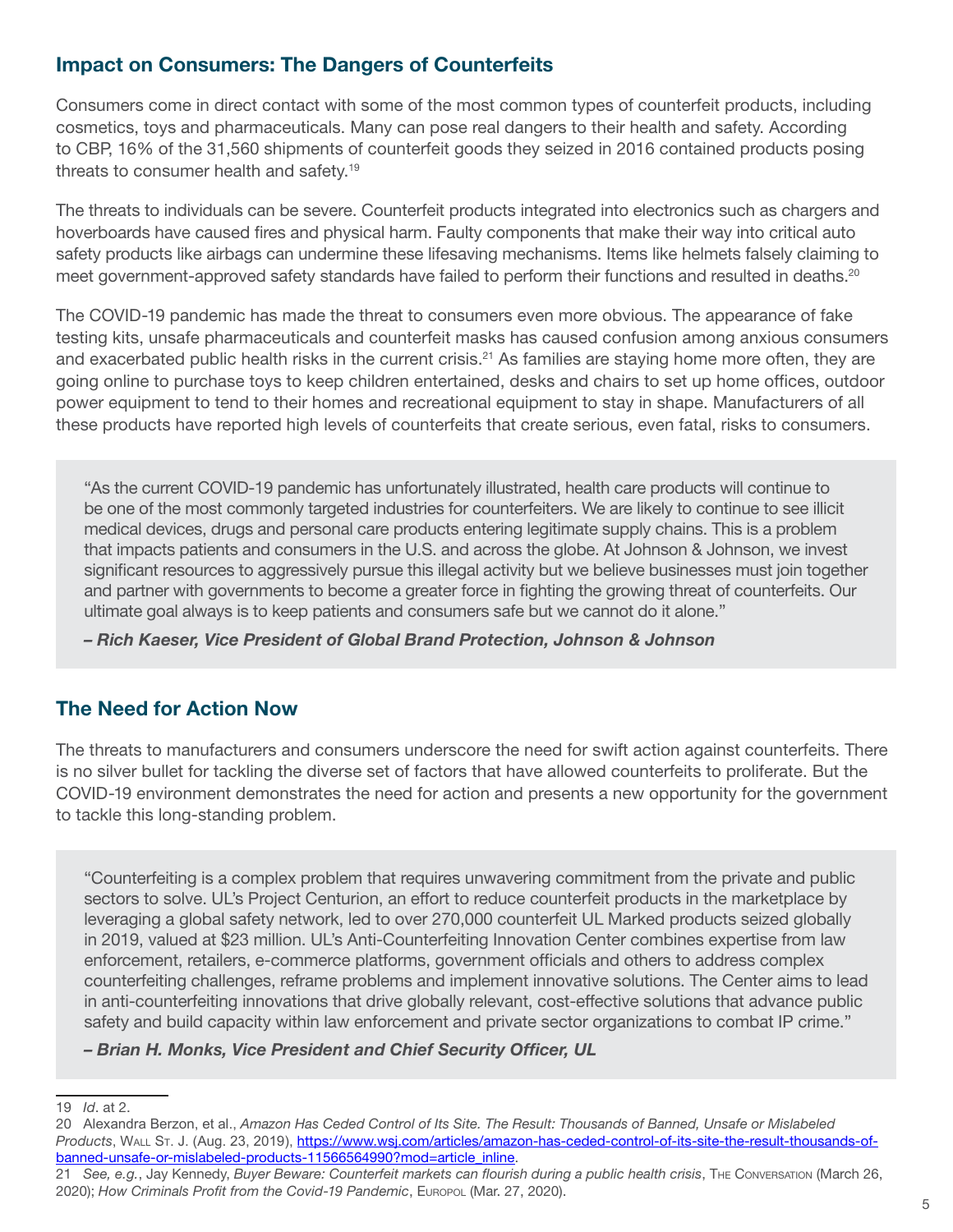# **II. Policy Solutions and Call to Action**

## REQUIRE E-COMMERCE PLATFORMS TO REDUCE THE AVAILABILITY OF **COUNTERFEITS**

## **THE CHALLENGE**

To reduce the harm caused by counterfeits, stakeholders must work to eliminate the availability of counterfeit goods for purchase. Fewer counterfeits on the market mean fewer consumers harmed by fake goods and fewer financial incentives for counterfeiters to operate. The challenge today is identifying and advancing policies and programs that policymakers, retailers, e-commerce platforms and brand owners can collectively adopt to limit the availability of as many counterfeit goods as possible.

Several key market factors drive counterfeiting, including the ability of counterfeiters to turn a profit, their access to global markets and a lack of accountability for bad actors.<sup>22</sup> The most important of these, however, is profit. Indeed, the higher potential profitability of counterfeiting itself—based on their ability to free-ride with respect to research, development and marketing costs while accessing cheaper production processes and materials—creates the incentive for entities to engage in counterfeiting over legitimate production.<sup>23</sup> By using e-commerce platforms and selling directly to consumers, counterfeiters can cut out the middleman and further increase their profit margins.<sup>24</sup>

The internet and e-commerce platforms have provided counterfeiters with access to global markets through easily accessible sales and distribution channels. A factory in China can quickly create an online account with a platform and begin selling directly to consumers around the world. These same channels also allow counterfeiters to avoid liability for the harm caused by counterfeit goods and continue to pursue their illicit operation. Counterfeiters can use false identities and addresses and then vanish at the first sign of trouble.<sup>25</sup>

E-commerce platforms have democratized retail sales and enabled small, often remote, legitimate manufacturers to compete in the global marketplace. Tackling the problem of counterfeiters on e-commerce platforms should be done in a way that does not undermine the value these platforms provide to legitimate manufacturers, many of whom operate as good-faith, third-party sellers on these online marketplaces. Solutions should be crafted to target the parts of the system that counterfeiters can exploit, and they should increase the cost for counterfeiters by ensuring accountability for bad actors.

## **THE SOLUTIONS**

**Congress should enact legislation to require e-commerce platforms to strengthen upfront screening of** potential vendors. Congress should require e-commerce platforms to take the following key steps or face contributory liability for infringement due to vendor activities on their platforms:

<sup>22</sup> Although limited, research shows that counterfeiting and piracy are driven by both demand- and supply-side factors embedded in institutional, behavioral and cultural environments. However, for purposes of limiting the *availability* of counterfeits, this paper focuses on the supply-side only. *See* Seung-Hee Lee & Boonghee Yoo, *A Review of the Determinants of Counterfeiting and Piracy and the Proposition for Future Research*, 24 KOREAN J. OF POL'Y STUDIES 1, 6 (2009), [https://pdfs.semanticscholar.org/](https://pdfs.semanticscholar.org/ad71/3f727bc224ab79ffc8b999bdede50b0e8a26.pdf) [ad71/3f727bc224ab79ffc8b999bdede50b0e8a26.pdf](https://pdfs.semanticscholar.org/ad71/3f727bc224ab79ffc8b999bdede50b0e8a26.pdf).

<sup>23</sup> *See id*. at 19.

<sup>24</sup> *See* Jon Emont, *Amazon's Heavy Recruitment of Chinese Sellers Puts Consumers at Risk*, WALL ST. J. (Nov. 11, 2019), https:// www.wsj.com/articles/amazons-heavy-recruitment-of-chinese-sellers-puts-consumers-at-risk-11573489075?mod=cx\_picks&cx\_ navSource=cx\_picks&cx\_tag=collabctx&cx\_artPos=1#cxrecs\_s.

<sup>25</sup> *See, e.g., id*. at 21 (citing ORG. FOR COOP. & DEV, THE ECONOMIC IMPACT OF COUNTERFEITING—COUNTERFEITING AND PIRACY OVERALL ASSESSMENT (2006)); Daniel Chow, *Alibaba, Amazon, and Counterfeiting in the Age of the Internet*, NW. J. INT'L L. & BUS., Forthcoming (August 22, 2019); Ohio State Pub. L. Working Paper No. 497 (2019),<https://ssrn.com/abstract=3441110>.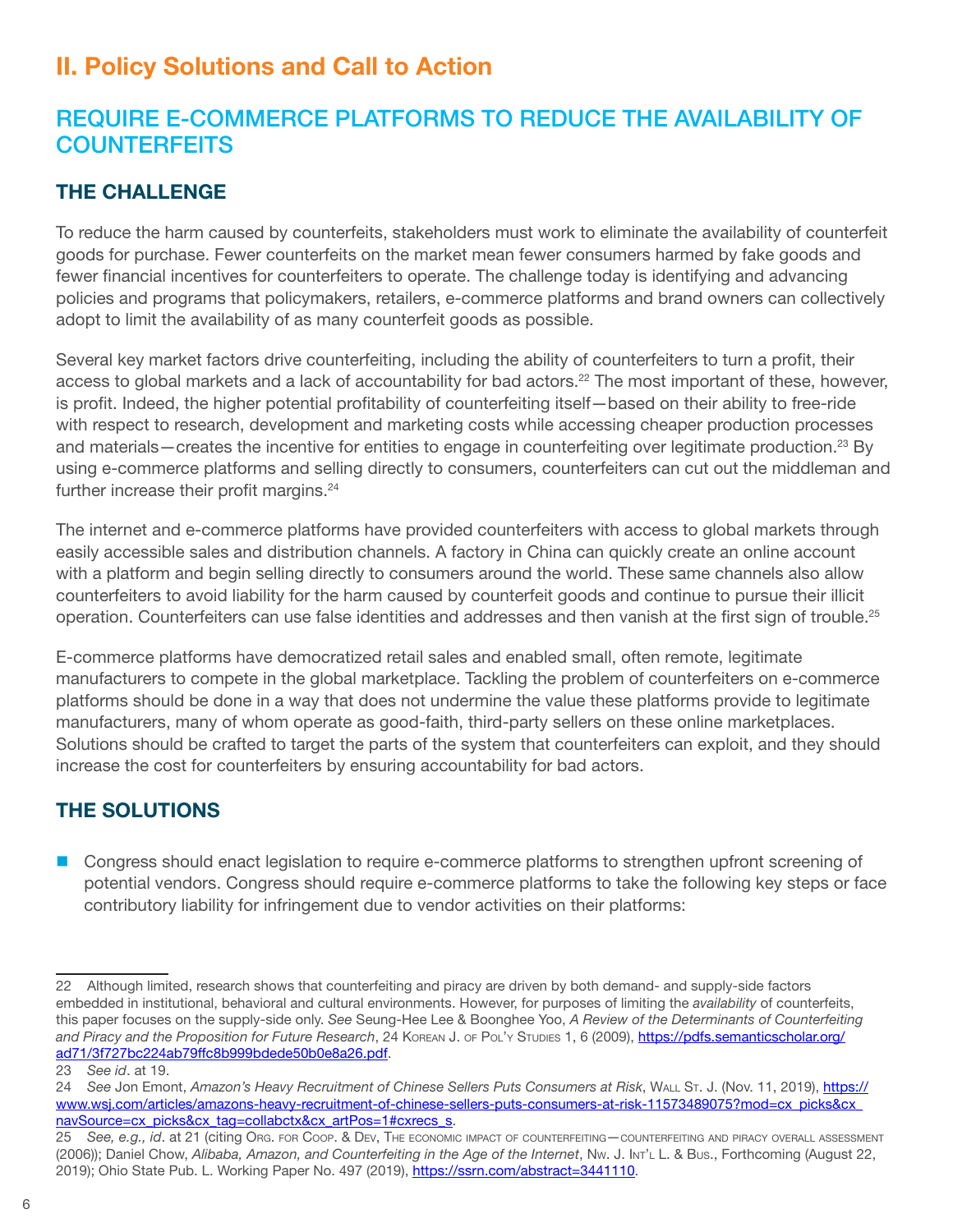- { Collect and verify key information (such as representative identity, address and contact information and bank account information) prior to vendor listing.
- { Require potential vendors to attest, with appropriate proof, that the goods sold on the platform are authentic and authorized and have appropriate legal documentation required for sale in the United States where necessary.<sup>26</sup>
- { Maintain a current, verified set of the information referenced above for each vendor (through ongoing audits and reverification) or face the risk of contributory liability in the event of counterfeiting enforcement.
- { Require a vendor to attest that it is only using images on its product listing sites that it is authorized to use and that accurately depict the goods being sold, and require it to conduct due diligence on submitted images to ensure that they appear to be accurate.
- { Conduct due diligence, including use of appropriate technology, to screen for counterfeit products prior to offering the seller's goods for sale.
- { Screen potential vendors and products prior to approval to ensure that previously terminated vendors, or previously delisted products, do not reappear on platforms under a different vendor or a different alias.
- Congress should enact legislation that requires e-commerce platforms to share information relevant for consumers to understand the risk of purchasing counterfeits and for brand owners to pursue effective enforcement actions against counterfeiters. Congress should require platforms to take the following key steps or face contributory liability for infringement due to vendor activities on their platforms:
	- { Provide to the public the full name and contact information of the vendor.
	- { Provide to the public information about whether the listed vendor is the manufacturer, importer, reseller and/or retailer of the product.
	- { Notify the consumer prior to purchase of any given product if the vendor supplying a product is different from the vendor named on the product listing page.
- Congress should enact legislation that requires e-commerce platforms to remove promptly counterfeit vendors and products from their platforms. Congress should require e-commerce platforms to take the following key steps or face contributory liability for infringement due to vendor activities on their platforms:
	- { Develop and use technology solutions to routinely screen for, and proactively remove, counterfeit products.
	- $\circ$  Implement a timely, accessible takedown process for removing listings of counterfeit goods.
	- { Terminate sellers that have sold counterfeit goods on the platform.
- Congress should appropriate emergency funds to boost enforcement against fake and counterfeit versions of products urgently needed for COVID-19 treatment and care such as test kits, medicines, personal protective equipment and other health supplies:
	- { Those funds should be routed through the National Intellectual Property Rights Coordination Center to ensure interagency sharing of real-time intelligence and coordinated ramp-up of enforcement efforts. The FDA should play a key role in providing up-to-date information to both consumers and

<sup>26</sup> Such information could include a chain of title or license (to demonstrate that their product sales are authorized), legal certifications such as a Children's Product Certificate (to meet requirements by U.S. safety certification bodies) or other demonstrations of conformity with appropriate U.S. standards.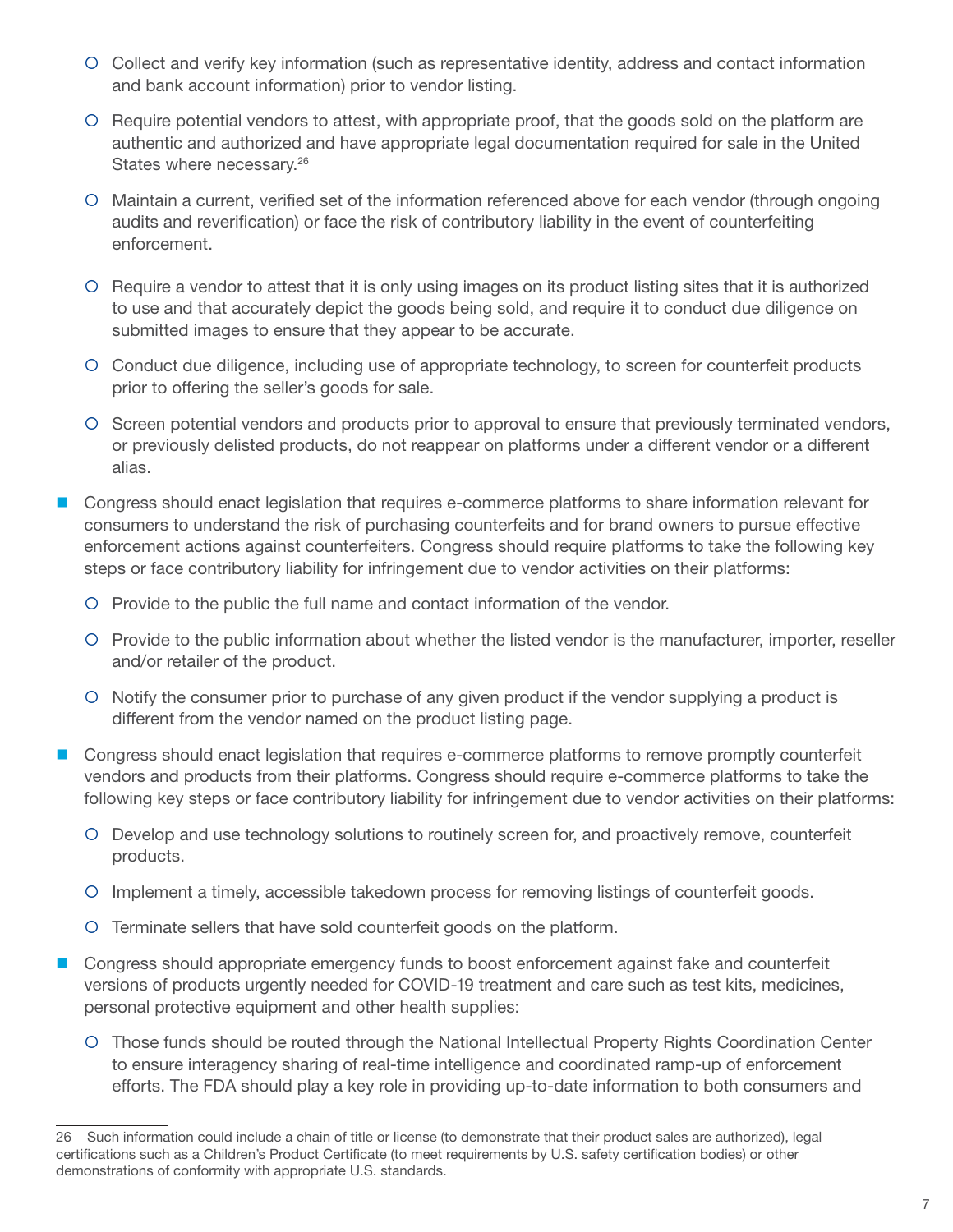government agencies on products requiring FDA approval and the status of approvals to ensure appropriate border enforcement against counterfeit products.

{ Congress should strengthen the ability of key government agencies to protect American consumers from fake medical products by ensuring the FDA has full and clear statutory authority to destroy counterfeit medical products.

## MODERNIZE ENFORCEMENT LAWS AND TACTICS TO KEEP PACE WITH COUNTERFEITING TECHNOLOGY

#### **THE CHALLENGE**

Fighting counterfeits requires a legal framework and robust enforcement to hold bad actors accountable. This means the government, brand owners and e-commerce platforms must work together to enforce IP, trade and consumer protection laws, which collectively protect brands from unfair competition and consumers from harm.<sup>27</sup>

Despite the resources expended by these stakeholders to fight them, counterfeits continue to enter the U.S. marketplace at an increasing rate.<sup>28</sup> This problem has only been exacerbated as criminals look to capitalize on the need for essential items to address the COVID-19 health crisis.<sup>29</sup> The ineffectiveness of enforcement efforts against counterfeits is not due to a lack of effort<sup>30</sup> but to multiple factors combining to give counterfeiters a decided advantage against enforcement efforts.

Current U.S. law fails to appropriately hold e-commerce platforms accountable for their role in the rise of counterfeits, despite the evidence that fake goods have proliferated on the internet. By allowing counterfeiters unparalleled access to consumers worldwide and the ability to vanish into cyberspace at the first sign of trouble, e-commerce platforms offer counterfeiters the perfect avenue for selling fakes while avoiding liability.<sup>31</sup> The immense revenue generated from third-party sales coupled with various gaps and safe harbors in U.S. laws have empowered e-commerce platforms to dispense with basic oversight responsibilities that would prevent counterfeits from being sold on them.

**Gaps in current U.S. statutes and a lack of case law have enabled e-commerce platforms to avoid being held liable for contributory trademark liability, even where they fail to take sufficient actions to address counterfeits.** Under the legal concept of contributory trademark liability, an entity may be held liable for selling

counterfeits even though they do not actually engage in the actual counterfeiting activity.<sup>32</sup> This is a legal

<sup>27</sup> Esther A. Zuccaro, *Gucci v. Alibaba: A Balanced Approach to Secondary Liability for E-Commerce Platforms*, 17 N.C. J.L. & Tech. On. 144, 159 (2016) (citing J. THOMAS MCCARTHY, MCCARTHY ON TRADEMARKS AND UNFAIR COMPETITION, § 2:2 (4th ed. 2015)).

<sup>28</sup> A recent report by the Org. for Coop. & Dev and the European Union Intellectual Property Office, for example, shows that global trade in counterfeit and pirated goods has exploded in recent years, with the value of imported fake goods increasing from \$461 billion in 2013 (2.5% of world trade) to \$509 billion in 2016 (3.3% of all global trade). OECD, *supra* note 1.

<sup>29</sup> See, e.g., Jay Kennedy, Buyer Beware: Counterfeit markets can flourish during a public health crisis, THE Conversation (March 26, 2020), [https://theconversation.com/buyer-beware-counterfeit-markets-can-flourish-during-a-public-health-crisis-134492;](https://theconversation.com/buyer-beware-counterfeit-markets-can-flourish-during-a-public-health-crisis-134492) Europol, *How Criminals Profit From the Covid-19 Pandemic* (Mar. 27, 2020) [https://www.europol.europa.eu/newsroom/news/how-criminals](https://www.europol.europa.eu/newsroom/news/how-criminals-profit-covid-19-pandemic)[profit-covid-19-pandemic.](https://www.europol.europa.eu/newsroom/news/how-criminals-profit-covid-19-pandemic)

<sup>30</sup> As noted by the coheads of Venable's Copyright and Trademark Litigation Practice, "While rights holders scour online marketplaces and investigate and report counterfeits to the marketplaces, and some marketplaces have stepped up proactive enforcement, the sheer volume of listings and ease with which sellers can enter the e-commerce market mean that counterfeiters have the advantage. Meaghan H. Kent & Nicholas W. Jordan, *Congress Acknowledges Dramatic Shift Toward E-commerce with Bipartisan Bills Aimed at Reducing Counterfeits*, VENABLE (May 8, 2020), [https://www.venable.com/insights/publications/2020/05/congress](https://www.venable.com/insights/publications/2020/05/congress-acknowledges-dramatic-shift-toward)[acknowledges-dramatic-shift-toward.](https://www.venable.com/insights/publications/2020/05/congress-acknowledges-dramatic-shift-toward)

<sup>31</sup> As the Third Circuit recently recognized, the inability for customers to contact third-party sellers directly "enables third-party vendors to conceal themselves from the customer, leaving customers injured by defective products with no direct recourse to the third-party vendor." *Oberdorf v. Amazon.com Inc.*, 930 F.3d 136, 145 (3d. Cir. 2019). *See also* GAO-18-216, *supra* note 5, at 2. 32 Contributory trademark liability is a means by which an entity may be held liable for selling counterfeits even though they do not actually engage in infringing activities in certain instances, such as where "it knows or has reason to know" the product was fake. *Inwood Laboratories, Inc. v. Ives Laboratories, Inc.*, 456 U.S. 844, 847-850 (1982); *see also* 35 U.S.C. § 271(c).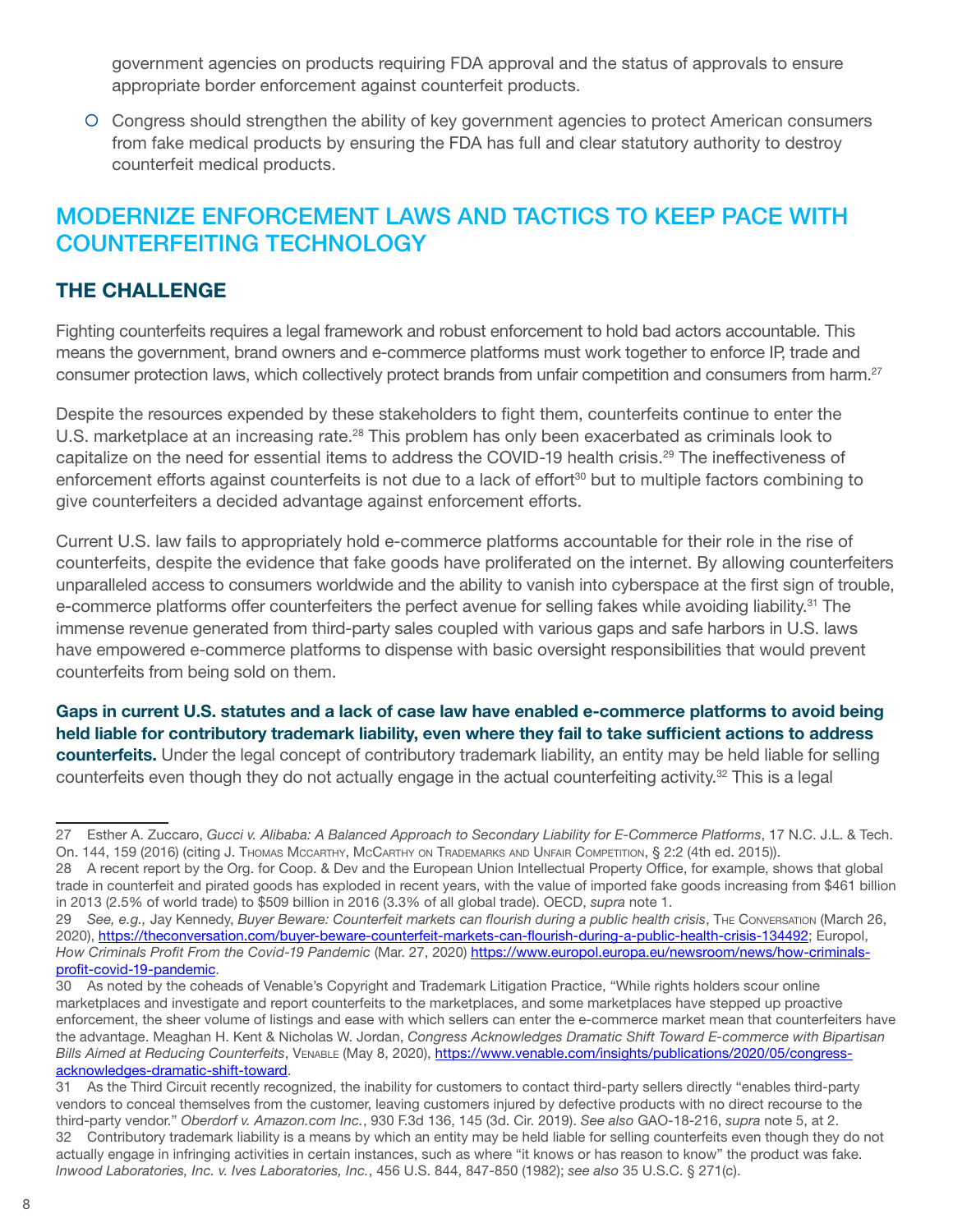concept created through the courts<sup>33</sup> and lacks the clear standards necessary for courts to adequately apply it to new and emerging situations or technologies—such as what legal obligations e-commerce platforms should have in preventing the sales of counterfeits on their platforms.<sup>34</sup> Without a clear legal standard or legislation that would offer clarity in such cases, courts are left struggling to clearly define when an e-commerce platform may be held liable for its role in the sale of counterfeits.

Because e-commerce and its role in the proliferation of counterfeits are relatively new, whether and to what extent contributory trademark liability applies in this context is unclear. As such, courts often sidestep the issue or parties are likely to settle out of court.<sup>35</sup> In other cases where courts do attempt to address the issue, laws that were not intended to protect e-commerce platforms from selling dangerous products are interpreted as providing them a legal safe harbor.<sup>36</sup> Both Congress and the administration have explicitly highlighted the need to assess liability for e-commerce under both contributory trademark infringement and product liability law to combat counterfeits,<sup>37</sup> steps that manufacturers generally support.<sup>38</sup> Such clarity is especially important to ensure courts can hold e-commerce platforms accountable when they are willfully blind and allow fake products to be falsely advertised as genuine.<sup>39</sup>

**Our law enforcement bodies lack modern legal authorities, resources and tools that are effective against** 

**counterfeiters.** Policymakers have failed to update enforcement tools to keep pace with the increasingly sophisticated technologies and practices used by counterfeiters.<sup>40</sup> The effective enforcement against counterfeiters is throttled due to gaps in current U.S. counterfeiting laws, which define "counterfeiting" too

35 *See* Paul Mozur, *In Fight Against Fakes, Alibaba and Owner of Gucci Go From Adversaries to Partners*, N.Y. TIMES (Aug. 3, 2017), <https://www.nytimes.com/2017/08/03/business/alibaba-kering-fakes-luxury.html>.

36 One such statute is Section 230 of the Communications Decency Act, which as intended to shield online platforms for *communication* on their platform, but not the sale of dangerous harmful goods. However, while Section 230 should not be interpreted to protect the sale of harmful goods, manufacturers still support its application to protect online social platforms from the speech of third parties. *See, e.g.,* 47 U.S.C. § 230(c)(1); *Green v. American Online*, 318 F.3d 465, 471 (3d Cir. 2003) (providing that Section 230 of the CDA "precludes courts from entertaining claims that would place a computer service provider in a publisher's role, and therefore bars lawsuits seeking to hold a service provider liable for its exercise of a publisher's traditional editorial functions—such as deciding whether to publish, withdraw, postpone, or alter content."); Beatrice Martinet & Reinhard J. Oertli, *Liability of E-Commerce Platforms for Copyright and Trademark Infringement: A World Tour*, AM. BAR ASS'<sup>N</sup> (2015). *See also Oberdorf*, 930 F.3d at 152.

37 See U.S. Dep't of Homeland Sec., Combating Trafficking in Counterfeit and Pirated Goods Report to the President of the United STATES 33 (2020), [https://www.dhs.gov/sites/default/files/publications/20\\_0124\\_plcy\\_counterfeit-pirated-goods-report\\_01.pdf;](https://www.dhs.gov/sites/default/files/publications/20_0124_plcy_counterfeit-pirated-goods-report_01.pdf) see *also* Kent & Jordan, *supra* note 30 (noting recently introduced legislation that would "amend the Trademark Act of 1946 to provide for contributory liability for e-commerce platforms for use of a counterfeit mark by a third-party seller unless the platforms satisfy certain statutory requirements.").

38 While manufacturers support the need for legislation to ensure that e-commerce platforms cannot evade liability for the sale of counterfeits over their platform by being willfully blind, such legislation must be careful not to prescribe overly rigid requirements that may prevent e-commerce platforms from developing and utilizing innovative solutions to prevent the sale of counterfeits and assist in locating counterfeiters.

39 *See Tiffany Inc.*, 600 F.3d at 109 (holding that, with regard to eBay's potential contributory liability for "facilitating" third parties' infringing sales, the relevant standard to assess eBay's liability was the Inwood test, which only required the court to determine whether eBay continued to supply its services to sellers when *it knew or had reason to know* they were engaging in trademark infringement, rather than whether it could have prevented it. In doing so, the court enabled e-commerce platforms to continue to avoid liability by being willfully ignorant).

40 *See* Christo Hall, *The need for sophisticated anti-counterfeit technology is ever-growing as the practises of counterfeiters become increasingly advanced,* PATHOG GLOBAL HEALTH (May 2012),<https://www.ncbi.nlm.nih.gov/pmc/articles/PMC4001489/>("Overt visible markers on a drug's packaging have been commonly used to identify the genuine from the fake, but the holograms and distinguishing markers applied to the blister foil, film or paper substrates of the packaging are mimicked and imitated to a high level of accuracy. To the untrained eye, the genuine and fake examples can look identical.").

<sup>33</sup> *Tiffany Inc. v. eBay, Inc.*, 600 F.3d 93, 103 (2d Cir. 2010) ("Contributory trademark infringement is a judicially created doctrine that derives from the common law of torts.").

<sup>34</sup> See Eric Goldman, eBay Mostly Beats Tiffany in the Second Circuit, but False Advertising Claims Remanded, TECH. & MKTG. L. BLog (April 1, 2010), [https://blog.ericgoldman.org/archives/2010/04/ebay\\_mostly\\_bea.htm](https://blog.ericgoldman.org/archives/2010/04/ebay_mostly_bea.htm) ("In a subtle opinion with potentially significant implications, eBay has preserved most of its [big 2008 district court victory](https://blog.ericgoldman.org/archives/2008/07/tiffany_v_ebay_1.htm) in the long-running Tiffany v. eBay case. However, as seems to be the norm with federal appellate opinions, the opinion intentionally sidesteps some key open doctrinal questions squarely raised by the case–such as if the Second Circuit recognizes the nominative use defense, or the Second Circuit's standards for contributory trademark infringement. As a result, we don't get the clean and decisive doctrinal standards that help make a case truly precedent-setting…").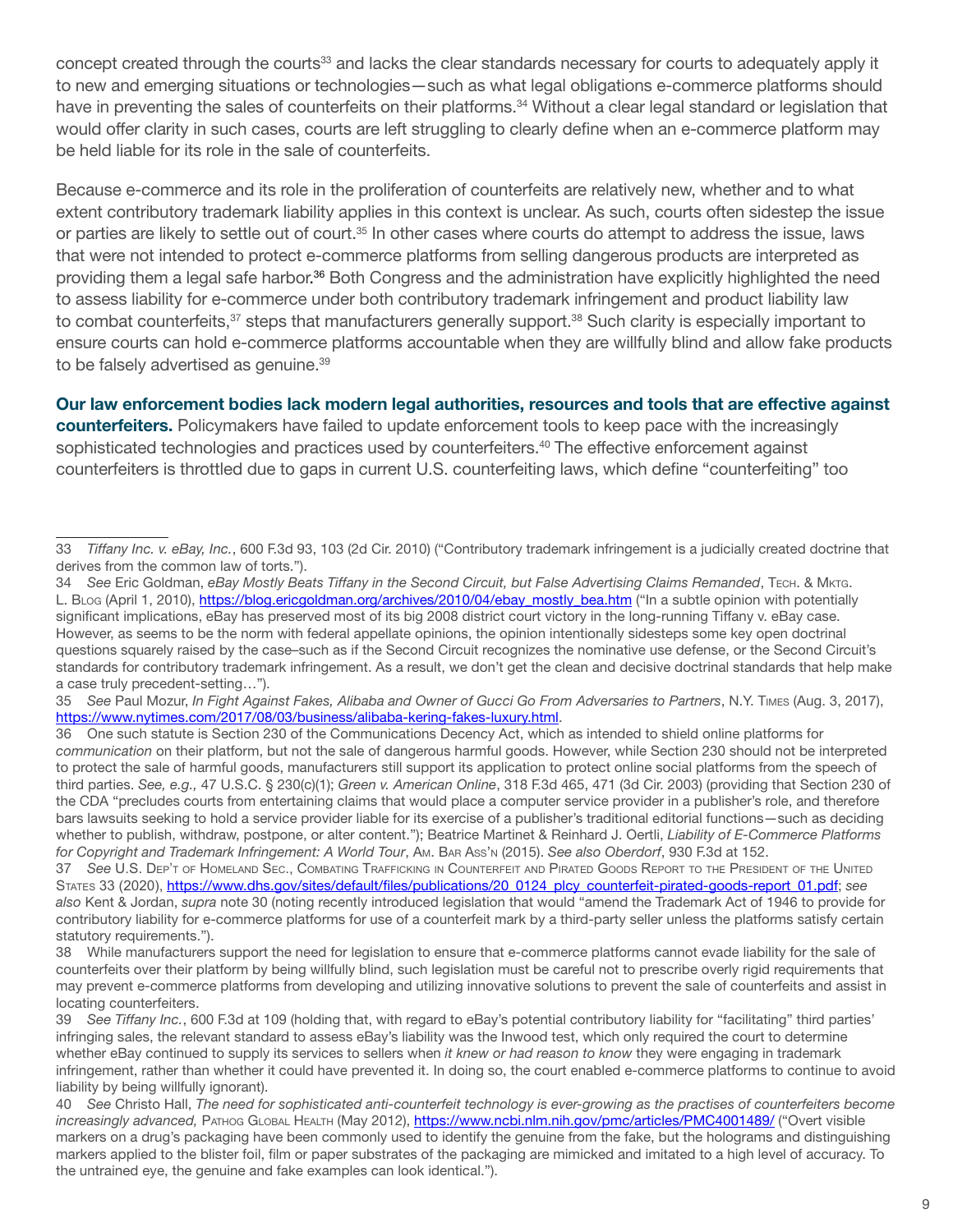narrowly,<sup>41</sup> fail to account for the likelihood the counterfeit product may contribute to or cause death or physical injury and fail to appropriately assign liability and award remedies based on counterfeits' potential harm.<sup>42</sup> As a result, a glaring disparity exists between the moral culpability and actual harm caused by counterfeiters and the penalties and remedies that arise from it.<sup>43</sup>

Under both U.S. civil and criminal law, for a court to find a product to be a "counterfeit" and impose the severe penalties such a designation carries with it, the product must be a clear copy of a registered trademark.<sup>44</sup> But products that are almost identical and contain trademarks that differ by only a couple of letters are merely "infringing marks,"<sup>45</sup> which carries no threat of jail time or even monetary penalties. This means that a defendant selling unverified, fake COVID-19 test kits, for example, would not be considered a "counterfeiter" and would face no risk to penalty under IP laws because no patent exists for such test kits yet. Similarly, a defendant found guilty of selling fake, but generically labeled, pharmaceuticals will face no risk of prison or fines despite the fake drugs imperiling human life,<sup>46</sup> while a defendant guilty of counterfeiting identical fake handbags "may be required to pay thousands, if not millions, of dollars in damages and/or fines, and may be sent to prison."<sup>47</sup>

Finally, brand owners are left to fight counterfeiters alone since consumers who ingest fake drugs or buy leadridden toys, for example, are afforded no special avenue for relief under federal law,<sup>48</sup> despite the fact that the consumer is often the primary victim of counterfeiting and, in some instances, suffers serious physical injury.<sup>49</sup>

### **THE SOLUTIONS**

To address these issues and simultaneously strengthen effective enforcement efforts while minimizing ineffective enforcement efforts, manufacturers call for the following solutions:

**Congress should clarify the legal doctrine of contributory liability for trademark infringement by** unambiguously defining the doctrine and its parameters by statute, including setting forth judicial review standards that encourage courts to develop critical fact-specific case law.

<sup>41</sup> Under both civil and criminal U.S. law, a "counterfeit" trademark is defined as a "spurious mark" that is "identical with, or substantially distinguishable from a registered mark," and whose use is "likely to cause confusion." 15 U.S.C. § 1127. In practice, courts are also often reluctant to label a product a counterfeit unless the infringing defendant's is a clear copy of the registered trademark. *See* Sandra L. Rierson, *Pharmaceutical Counterfeiting and the Puzzle of Remedies*, 8 WAKE FOREST INTELL. PROP. L.J. 433, 434 (2008) (citing *Colgate-Palmolive Co. v. J.M.D. All-Star Import and Export, Inc.*, 486 F. Supp. 2d 286, 291 (S.D.N.Y. 2007)). 42 *See* Rierson, *Pharmaceutical Counterfeiting*, at 445-448, 454 (noting that neither the Lanham Act nor the 1984 Trademark Counterfeiting Act—the two main federal statutes that create civil and criminal liability for trademark infringement—"explicitly considers the nature of the defendant's counterfeiting—*e.g.*, the type of goods being passed off [or the risk of harm posed by such good]—in fashioning his punishment or the extent of his liability"). 43 *Id*.

<sup>44</sup> While injunctive relief, rather than damages, is all that is available in the form of relief in trademark infringement cases, when a defendant crosses into counterfeiting, courts "shall" award treble damages, or at the plaintiff's election, statutory damages of up to \$100,000 per mark and \$1 million per mark if it is willful. 15 U.S.C. § 1117. In addition to these civil remedies, the Federal Trademark Counterfeiting Act of 1984 established criminal penalties for anyone who "traffics in" counterfeit goods intentionally, imposing a \$2 million fine and up to 10 years in jail for deliberate trademark counterfeiting and authorizing fines of up to \$5 million for repeat offenders.18 U.S.C. §§ 2318-2320.

<sup>45 15</sup> U.S.C. § 1114(1)(a) (defining trademark infringement as the unauthorized use of a trademark in connection with goods and/or services in a manner that is likely to cause consumer confusion about the source of the goods or services). 46 *Id*.

<sup>47</sup> Rierson, *supra* note 41, at 454.

<sup>48</sup> Congress did pass the Anti-counterfeiting Consumer Protection Act of 1996, but the law provided no remedies for consumers directly and only gave law enforcement agencies and trademark owners greater weapons. *See* Pub. L. No. 104-153, 110 Stat. 1386 (codified as amended in scattered sections of 18 U.S.C.).

<sup>49</sup> Counterfeiters' increasingly sophisticated manufacturing techniques have enabled them to use falsified markings on counterfeit medicines in connection with genuine medicine, which makes it almost impossible for the average consumer to differentiate between genuine and counterfeit medicine. Most alarming, these counterfeit pharmaceuticals and food products are not regulated, thus providing no certainty that the medicine contains the essential ingredients necessary to fight illness or even that its safe for human consumption. These products pose a significant threat to consumer health at both the individual and community levels, potentially resulting in critical treatment failure and community-wide increases in microbial resistance. *See* COUNTERFEIT PHARMACEUTICAL INTERAGENCY WORKING GROUP REPORT TO THE VICE PRESIDENT OF THE UNITED STATES AND TO CONGRESS (2011), [https://www.whitehouse.gov/sites/](https://www.whitehouse.gov/sites/whitehouse.gov/files/omb/IPEC/Pharma_Report_Final.pdf) [whitehouse.gov/files/omb/IPEC/Pharma\\_Report\\_Final.pdf.](https://www.whitehouse.gov/sites/whitehouse.gov/files/omb/IPEC/Pharma_Report_Final.pdf)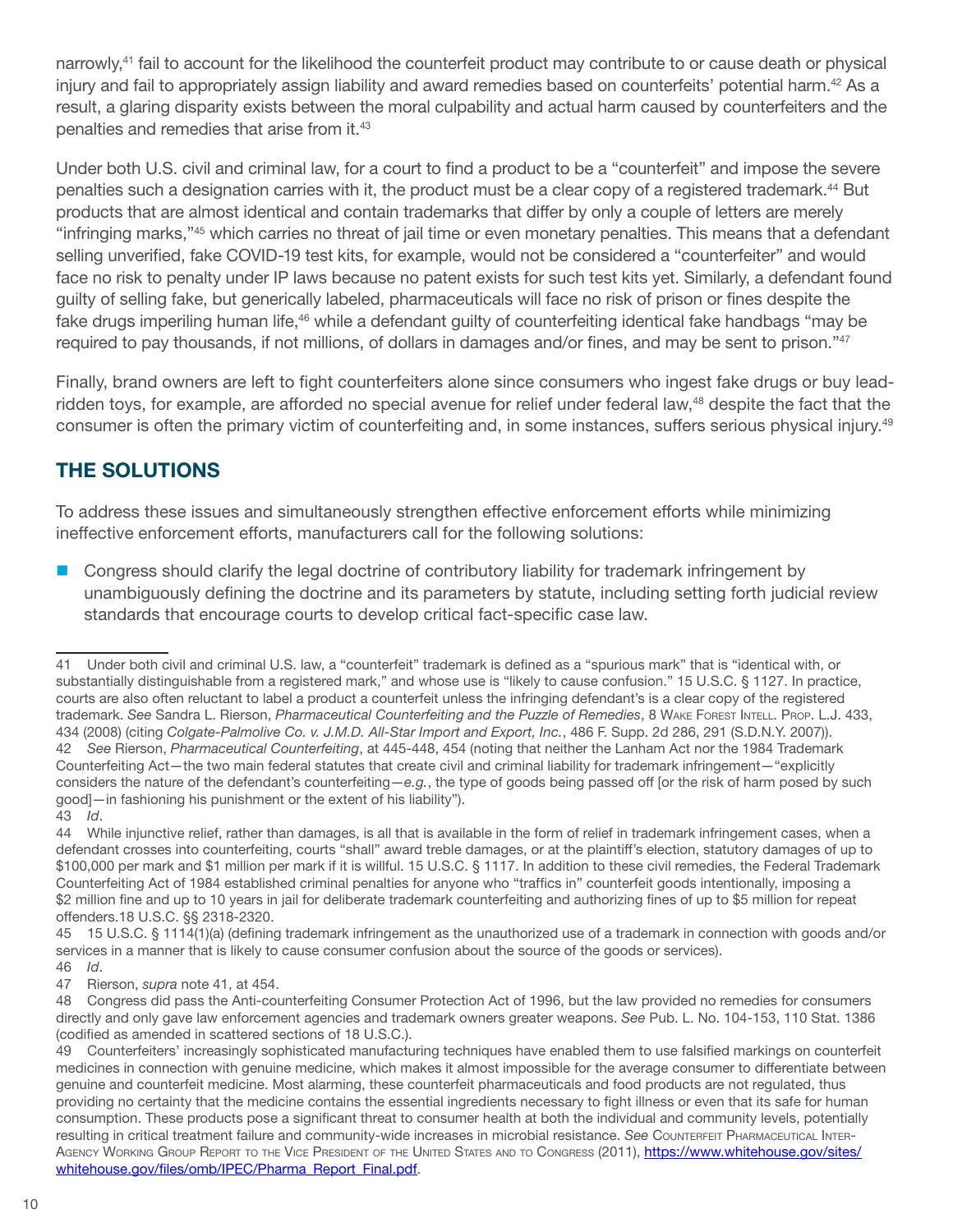- Congress should update current laws to improve the definition of counterfeits and fill statutory gaps that prevent effective enforcement against counterfeiters. U.S. law must better recognize that the determination of whether a product is a "counterfeit" for purposes of liability should be based on more factors than simply whether the mark is "substantially indistinguishable" from a registered trademark.<sup>50</sup> Counterfeiters, for example, should not be able to avoid liability simply by changing a letter in a word or slightly altering a symbol, given the potential harm to consumers and brand owners.<sup>51</sup> Necessary updates include the following:
	- { Broadening the definition of a "counterfeit mark" to include not just those that are "identical" or "substantially indistinguishable," but also those whose use is "likely to cause confusion, or to cause mistake, or to deceive" in relation to a registered trademark and where the infringing party "knowingly or willfully engaged in the action." That broader definition would make statutory damages, not just actual damages, available to a wider range of counterfeiting victims.
	- { Encouraging courts handling counterfeiting cases to consider additional factors beyond just similarity of marks, such as a defendant's intent and risk of harm to consumers in determining whether a mark is a counterfeit and determining damages. Courts almost uniformly consider a defendant's intent when determining whether a likelihood of confusion exists in the context of broader trademark infringement cases. Consideration of a defendant's intent seems even more appropriate when determining whether to subject a defendant to the severe penalties associated with counterfeiting.
	- { Adjusting available penalties and remedies according to type of counterfeit and nature and degree of deception to better reflect the danger to the public and degree of moral culpability associated with such conduct.
	- { Providing consumers with an avenue for relief under federal law when, as is the case in many scenarios, the consumer is the primary victim of counterfeiting activity and suffers severe injury as a result.
- Congress and relevant federal agencies should hold e-commerce platforms to the same standards as brick and mortar retailers. Online virtual shelves should not escape regulators' scrutiny for failing to closely monitor for fake and untested goods, while physical shelves face intense scrutiny and, in some instances, steep penalties. For example, Congress should revise the definition of "retailer" under consumer product safety laws to ensure e-commerce platforms are required to fulfill the same legal obligations as brick and mortar retailers, including having to report known product-related injuries to the Consumer Product Safety Commission.<sup>52</sup>
- Congress and Customs and Border Protection should ensure full implementation and enforcement of the STOP Act of 2018, including requirements for the U.S. Postal Service to collect advanced electronic data for 100% of packages to track counterfeits.
- The State Department and the U.S. Ambassador to the United Nations should ensure that low terminal dues for foreign countries do not continue to allow counterfeiters to cheaply ship goods to consumers through the U.S. Postal Service.<sup>53</sup> They should closely monitor global implementation of the September 2019 agreement by parties to the Universal Postal Union to allow countries to self-declare postal rates and work with the White House on further actions to take if that implementation is insufficient.

<sup>50 15</sup> U.S.C. § 1127.

<sup>51 &</sup>quot;Another common scenario occurs when infringers register a similar mark and manufacture goods under this brand. The cost of registration is relatively low and such counterfeiting is rampant." *How to combat counterfeiting*, WORLD TRADEMARK REVIEW (May 1, 2017), <https://www.worldtrademarkreview.com/anti-counterfeiting/how-combat-counterfeiting>.

<sup>52</sup> Congress should revise the definition of "retailer" under the CPSA (15 U.S.C. § 2052(a)(13)) to explicitly include e-commerce platforms.

<sup>53 &</sup>quot;Terminal dues is the system that posts use to pay one another for international deliveries of letters and small packages. The global terminal dues system, updated every four years by the Universal Postal Union (UPU), does not fully reflect actual domestic processing and delivery costs." U.S. POSTAL SERVICE OFFICE OF INSP. GENERAL, TERMINAL DUES IN THE AGE OF E-COMMERCE (Dec. 14, 2015), <https://www.uspsoig.gov/sites/default/files/document-library-files/2015/RARC-WP-16-003.pdf>.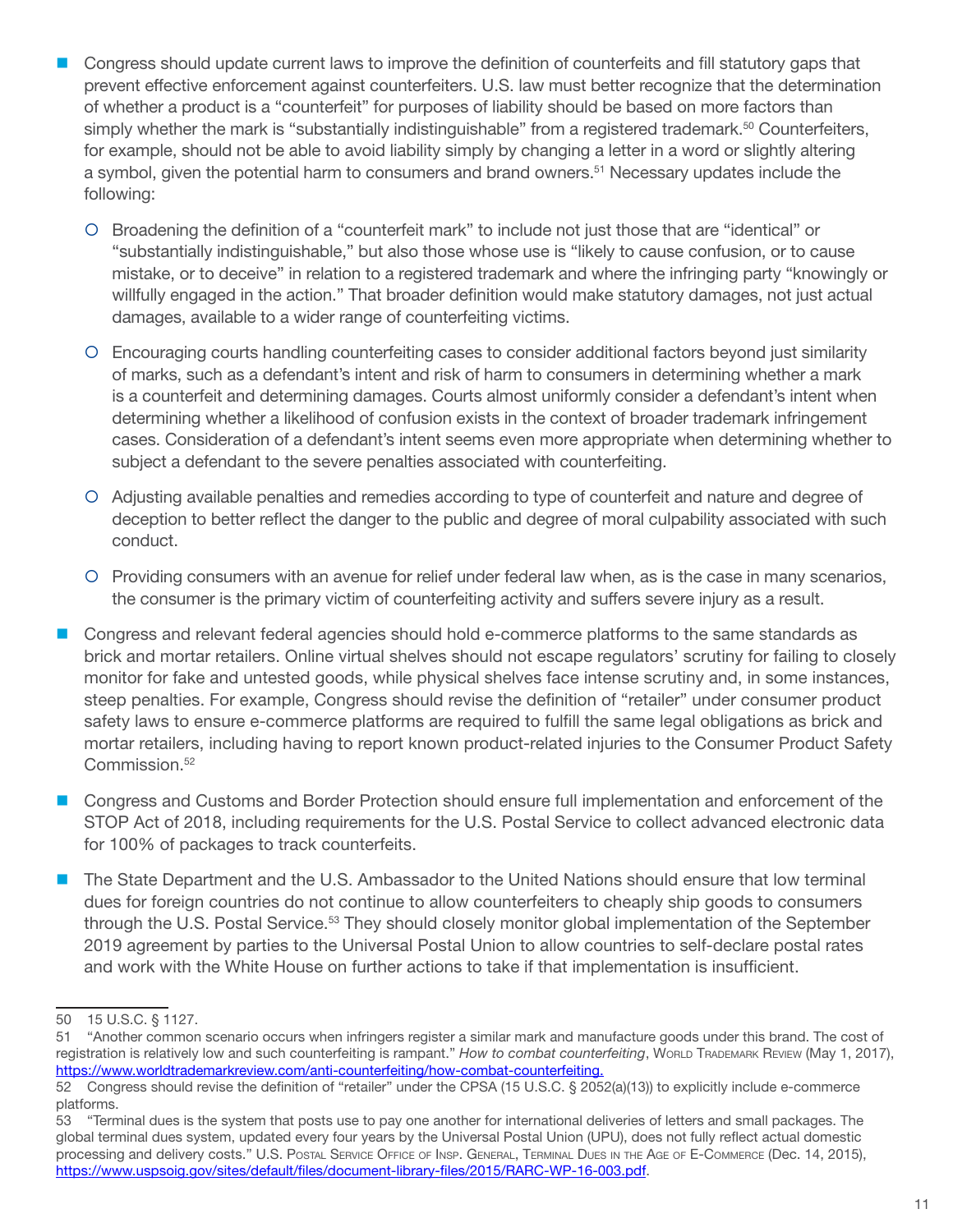## IMPROVE GOVERNMENT COORDINATION TO TACKLE COUNTERFEITS

No single federal government agency is primarily focused on, or primarily responsible for, addressing counterfeiting.

More than 20 federal agencies and numerous additional state and local government agencies have jurisdiction over some aspect of counterfeiting.<sup>54</sup> These agencies do not fully coordinate their activities, resulting in duplicative efforts, wasted resources and gaps that counterfeit products can slip through.

NIPRCC and the White House Intellectual Property Enforcement Coordinator are important players in attempts to better coordinate these efforts, but gaps persist. Counterfeiters have been able to probe weak spots in certain agencies—such as government procurement channels—to spread counterfeit goods.

Those government agencies also do not always effectively coordinate with industry. In a 2018 report, the U.S. Government Accountability Office identified coordination and information sharing between government enforcement agencies and private sector entities as critical to fighting counterfeits.<sup>55</sup> Manufacturers continue to see gaps in the ability and willingness of government entities to share enforcement intelligence with private sector actors.<sup>56</sup> Additionally, many manufacturers, particularly small and medium-sized firms, have not taken advantage of opportunities to train or partner with government agencies in order to more effectively block counterfeits. In some cases, they are unable to do so because of limited time and resources.

## **THE SOLUTIONS**

To address these issues, manufacturers urge the U.S. government to take a number of key steps:

- Congress should establish and fund a new White House agency that holds primary responsibility for U.S. anti-counterfeiting efforts, including strategy, policy and enforcement. The new White House agency should serve as a central point of contact for the private sector and other stakeholders, and should:
	- { Have a permanent staff to support its operations and dedicated funding for its operations, as well as to allow grants to other U.S. government agencies for anti-counterfeiting activities and programs.
	- { Assume anti-counterfeiting responsibilities currently tackled by existing White House offices, including the Intellectual Property Enforcement Coordinator.
	- { Have the authority to work with the director of the Office of Management and Budget and the heads of departments and agencies to identify programs that contribute to anti-counterfeiting efforts. It should advise OMB as to whether agency budgets for anti-counterfeiting activities are sufficient to meaningfully address the issues.
	- { Head a newly created interagency task force consisting of representatives at the deputy secretary or deputy director level from key Cabinet agencies and independent agencies (such as the Federal Trade Commission and the CPSC). The task force should also include subgroups focused on anticounterfeiting strategy, policy and enforcement.

<sup>54</sup> *See Fake Imports Entering the U.S.: List of federal government agencies working to prevent the entry and distribution of counterfeit and pirated goods in the United States*, INT'L TRADE ADMIN. (last visited June 17, 2020), [https://www.stopfakes.gov/Fake-](https://www.stopfakes.gov/Fake-Imports-Entering-the-US)[Imports-Entering-the-US.](https://www.stopfakes.gov/Fake-Imports-Entering-the-US)

<sup>55</sup> *See*, *e.g.,* GAO-18-216, *supra* note 5, at 40 (recommending that "CBP, in consultation with ICE, should assess what, if any, additional information would be beneficial to share with the private sector and, as appropriate, take action to enhance information sharing").

<sup>56</sup> For example, despite language in the Trade Facilitation and Trade Enforcement Act of 2015 granting U.S. Customs and Border Protection (CBP) with explicit authority to share certain information with the private sector, CBP has not taken the necessary steps to implement that authority. *See id*. Similarly, CBP does not consistently share information with online platforms about counterfeit products seized at the border that are bound for the platform-run fulfillment centers or that may have been sold via their platforms. *See* Brian Huseman, VP, Public Policy, Amazon, Comment Letter to Dep't of Commerce re Report on the State of Counterfeit and Pirated Goods Trafficking and Recommendations (Docket No. DOC 2019 0003) (July 29, 2019), [https://www.regulations.gov/](https://www.regulations.gov/document?D=DOC-2019-0003-0083) [document?D=DOC-2019-0003-0083.](https://www.regulations.gov/document?D=DOC-2019-0003-0083)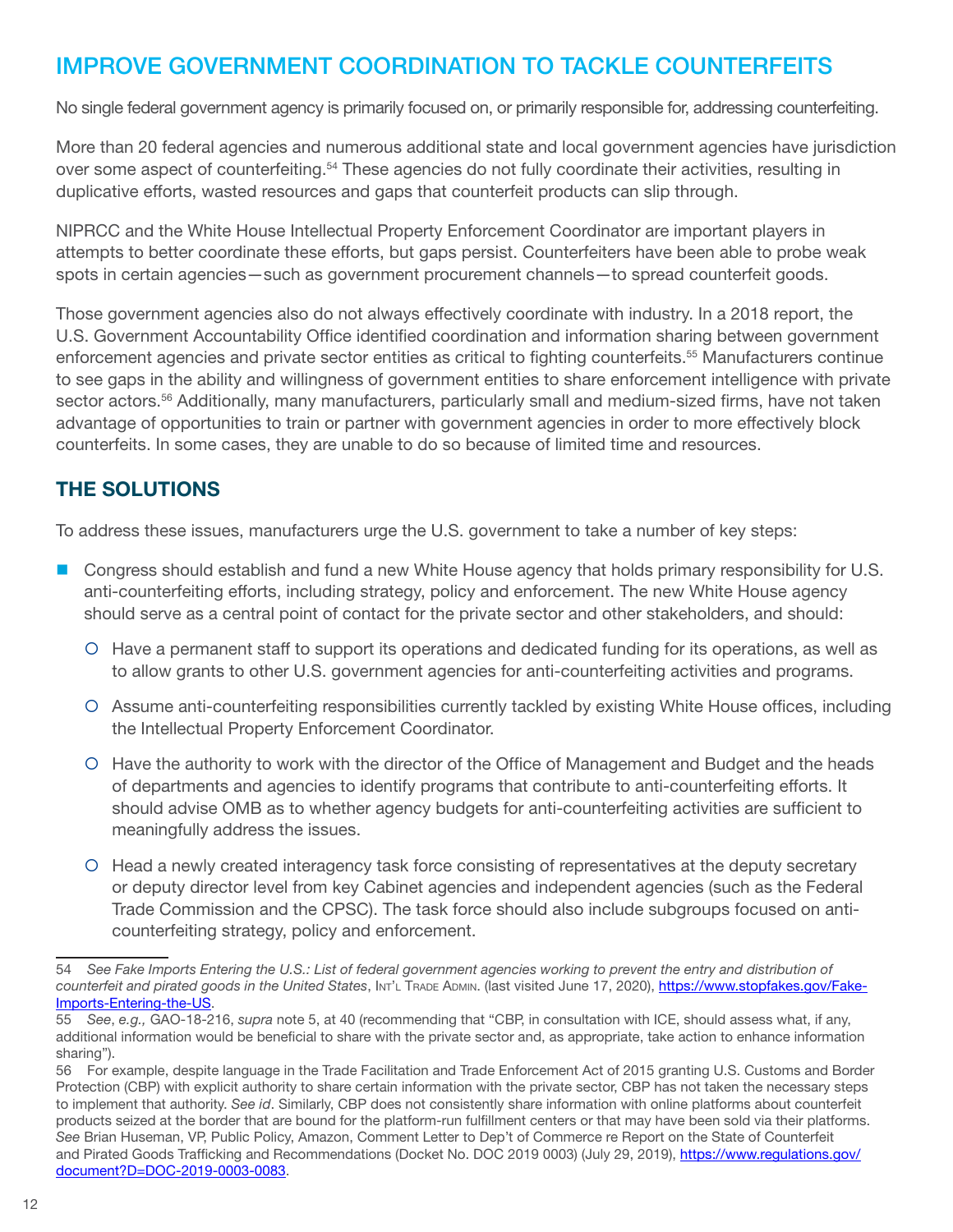- U.S. government agencies, at the direction and under the oversight of the new White House agency, should expand informational resources to help manufacturers battle counterfeiting, equipping manufacturers and other private sector actors with better information on bad-faith actors as well as on trusted importers. These should include databases and tools to facilitate the exchange of risk assessment information and lists of known violators between government agencies, private sector actors and the general public. Specific efforts should include the following:
	- { CBP development of a database and resource library on importers that CBP has vetted and deemed to be "trusted."<sup>57</sup>
	- { CPSC use of its National Electronic Injury Surveillance System to identify product injuries and deaths from counterfeit products and report those trends to enforcement agencies.
	- { CPSC establishment of a substantial product hazard list, as permitted under the Consumer Product Safety Improvement Act, that could provide critical tools to battle fake and counterfeit products that have spiked during the COVID-19 crisis.
- U.S. government agencies, at the direction and under the oversight of the new White House agency, should eliminate structural and practical barriers that limit government-industry information sharing:
	- { CBP should fully and promptly implement the authorities granted to CBP under the Trade Facilitation and Trade Enforcement Act of 2015 to share information consistently with private sector actors on suspected counterfeit goods that have been seized or abandoned.
	- { CBP should take steps to expand the level of information consistently shared with the private sector, such as more limited redaction of photographs of suspected seizures to better allow identification of counterfeit products.
	- { CBP should revise internal procedures to make it easier for border agents to provide brand owners with samples of seized products. This would allow brand owners to more quickly take action and work with authorities to get the counterfeits out of circulation.<sup>58</sup>
	- { CBP and other U.S. government agencies should promote, facilitate and provide financial incentives for companies, particularly small and medium-sized companies, to share information with Customs officials on how to identify genuine manufactured products.
	- { CPSC should improve procedures to improve the speed and effectiveness of processes to quickly share reliable counterfeit-related consumer safety incidents with CBP and other relevant agencies. CPSC should also prioritize hiring necessary staff in support of these efforts, which should improve the U.S. government's ability to identify, track and ultimately seize counterfeit consumer goods.<sup>59</sup>

<sup>57</sup> Such a database was promised under Objective 4.2 (Explore technology options to increase the exchange of e-commerce information) in CBP's 2018 strategy on e-commerce. *See* U.S. CUSTOMS AND BORDER PROTECTION, E-COMMERCE STRATEGY 9 (2018), [https://](https://www.cbp.gov/sites/default/files/assets/documents/2018-Mar/CBP-E-Commerce-Strategic-Plan_0.pdf) [www.cbp.gov/sites/default/files/assets/documents/2018-Mar/CBP-E-Commerce-Strategic-Plan\\_0.pdf](https://www.cbp.gov/sites/default/files/assets/documents/2018-Mar/CBP-E-Commerce-Strategic-Plan_0.pdf).

<sup>58</sup> Under current law, CBP will only release seized product samples to brand owners after they provide CBP with a cash bond intended to insulate CBP from liability. The CBP port director determines the value of the bond on a case-by-case basis. To expedite the process, CBP should streamline the process and allow brand owners to pay through alternative means, such as by credit card. See Bruce Leeds, U.S. Customs & Border Protection Enforcement of Trademarks, BrauMILLER Law Group (Oct. 7, 2018), [https://www.](https://www.braumillerlaw.com/u-s-customs-border-protection-enforcement-of-trademarks/) [braumillerlaw.com/u-s-customs-border-protection-enforcement-of-trademarks/](https://www.braumillerlaw.com/u-s-customs-border-protection-enforcement-of-trademarks/).

<sup>59</sup> Section 6(b) of the Consumer Product Safety Act requires the Commission to "take reasonable steps to assure, prior to its public disclosure thereof, that information from which the identity of such manufacturer or private labeler may be readily ascertained is accurate, and that such disclosure is fair in the circumstances and reasonably related to effectuating the purposes" of the CPSA. 15 U.S.C. 2055(b)(1). Manufacturers rely on the safeguards provided by section 6(b) and the Commission's current information disclosure rules to ensure that information disclosed publicly is accurate and fair. Reasons for the public disclosure of information by the Commission include, but are not restricted to, responses to Freedom of Information Act and media requests. The CPSC also may seek to disclose information on its own.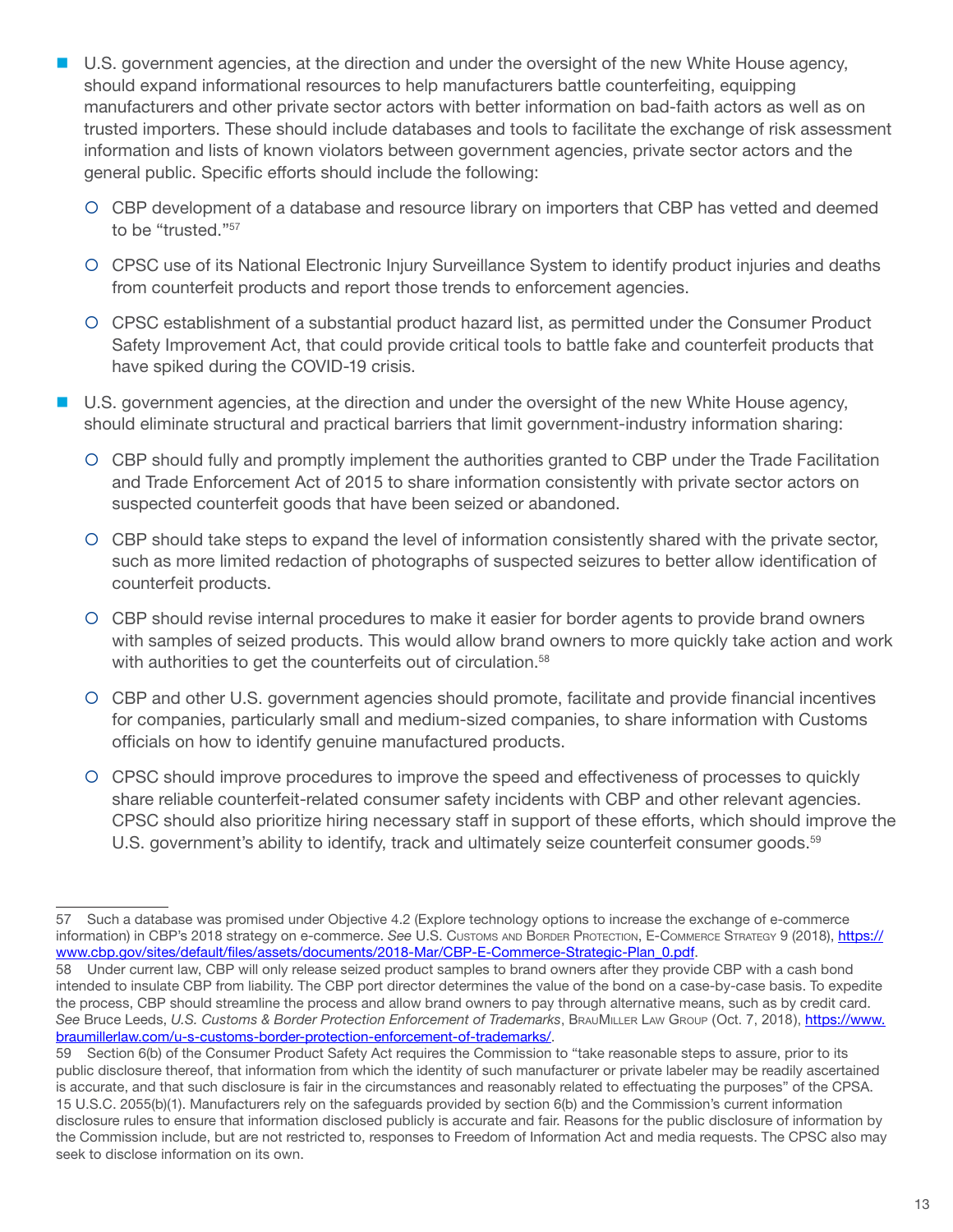**Congress should establish a fund, at the direction and with oversight of the new White House agency, to** support development of new technologies, products and best practices to detect and block counterfeit versions of products needed for responding to COVID-19 and future pandemics.

## IMPROVE PRIVATE SECTOR COLLABORATION IN THE FIGHT AGAINST **COUNTERFEITS**

### **THE CHALLENGE**

Private sector actors, including brand owners, online marketplaces, third-party search providers, shippers, customs brokers and payment providers, bear the brunt of the impact of counterfeiting activity. It is manufacturers' brands that are infringed, e-commerce platforms that are hijacked to support illicit activity and payment platforms that are misused to facilitate payments. While there is an important role for government entities to take action against counterfeiting, the private sector can also drive effective solutions to this growing challenge.

Despite the obvious need for robust private sector cooperation, multiple factors have made collective efforts to find solutions more challenging. Global counterfeiting has grown faster than the resources of individual private sector stakeholders, and new counterfeiting tactics have challenged the ability of individual stakeholders to adapt and develop new, common approaches to the problem.

A lack of information sharing among private sector entities, particularly brand owners and e-commerce platforms, has weakened the ability of all stakeholders to monitor and fight against fake products and detect bad-faith vendors that hide their real identity or move from platform to platform.

**No single company or sector can fight counterfeiting alone.** Legitimate manufacturers hold the information necessary to distinguish their products from the fakes on the market. E-commerce platforms hold information about the third-party sellers dealing in fake products. Search providers have a broad view of how actors can move across different platforms. Payment providers are a critical piece of tracing illicit gains to counterfeiters and cutting off their access. Input from each of these sources is necessary to allow both the government and private sector to have full insight into the paths of counterfeit goods and to track those responsible.

Manufacturers must collaborate with other legitimate companies to fight counterfeiting, seeking common approaches and sharing best practices. All private sector stakeholders must develop concrete mechanisms, including new standards, databases and programs, to share information directly and regularly about counterfeit products and bad-faith vendors. They must use that information to limit the supply of counterfeit products and to continually improve their strategies and mechanisms.

#### **The Lifecycle of a Counterfeit**

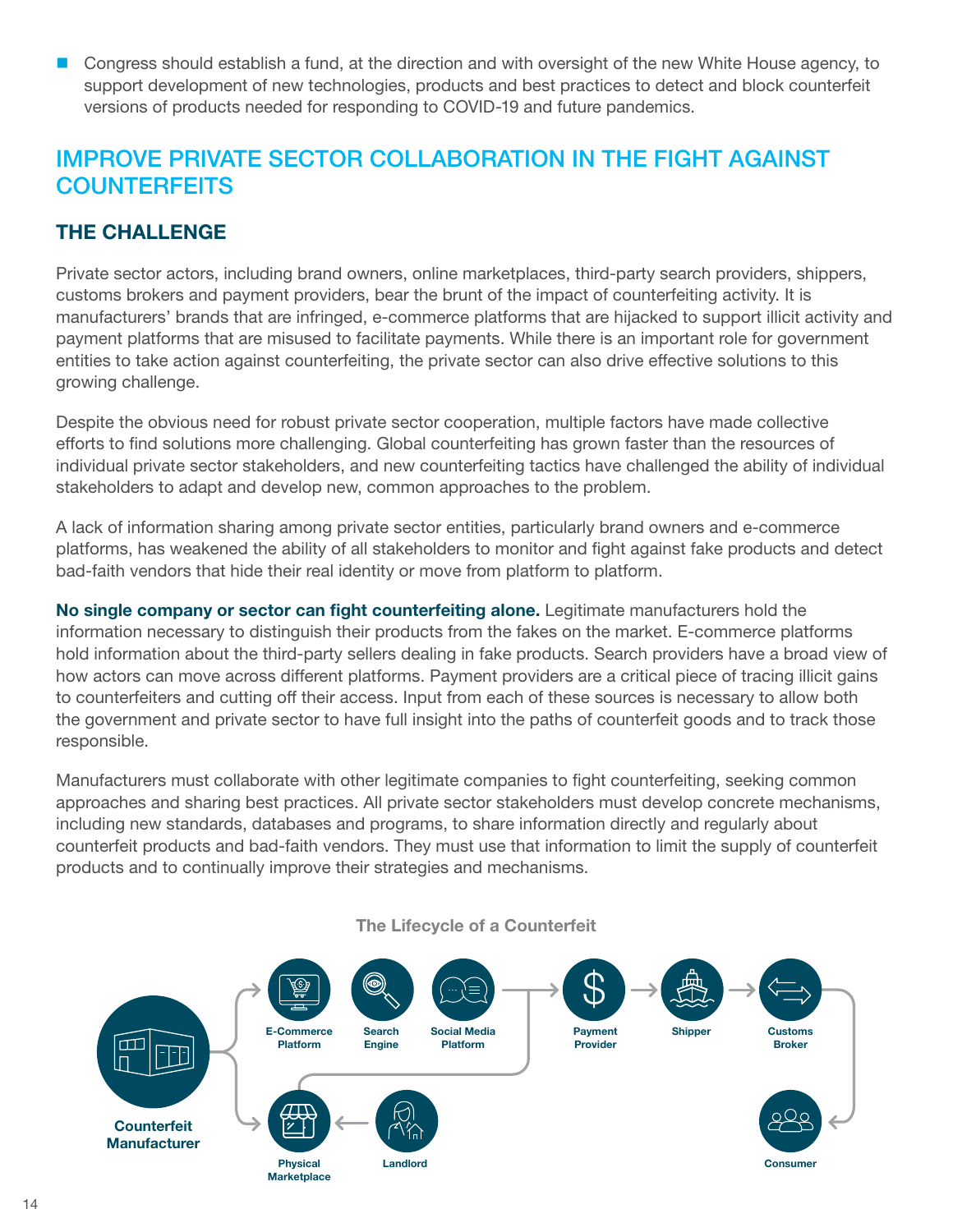### **THE SOLUTIONS**

To address these issues, manufacturers urge private sector stakeholders to take a number of key collaborative steps to better fight counterfeiting:

- **Private sector actors should develop new mechanisms for collaborative information sharing on** counterfeiting activity. These mechanisms should include data on counterfeiting activity and specific actors that can be used by platforms to improve vendor vetting and by legitimate manufacturers to pursue enforcement action against bad actors. Such mechanisms could take the form of databases, exchanges or dialogues, and they should make it easy for all stakeholders to share information, based on a common set of information, and to make that information fully searchable and accessible.
- **Private sector actors should work collectively to improve platform brand protection programs, expanding** the scale, accessibility and scope of action for these programs. In particular, the following actions are needed:
	- { Improve the accessibility of existing brand protection programs for all manufacturers by expanding their scope and ensuring that the terms and conditions for participation do not effectively block out any group of brand owners, including small and medium-sized manufacturers.
	- { Create new programs or certifications, such as "official" or "verified" product listings, and mark products and vendors that have fully verified that they are not counterfeit. For example, use of specific domain names such as the pharmacy domain, can distinguish legitimate e-commerce sources from fraudulent sources and provide consumers with access to verified online pharmacies.
	- { Strengthen and streamline direct communication channels between platform providers and manufacturers, including by establishing consistent, easy-to-access contacts engaged with and knowledgeable of key industries.
	- { Expand the scope of activity for these programs to include joint enforcement activities between platforms and brand owners.

# EMPOWER CONSUMERS TO AVOID COUNTERFEITS

### **THE CHALLENGE**

In addition to new enforcement tools and brand protection programs, addressing the fundamental challenge of counterfeits requires all parties to equip consumers with the tools to avoid purchasing them in the first place.

Consumers are not sufficiently aware or concerned about the direct danger that counterfeit products can pose—not just to businesses, but directly to themselves. Even when customers are aware of the negative impacts of counterfeiting, they may not associate them with a direct personal risk to themselves and those around them.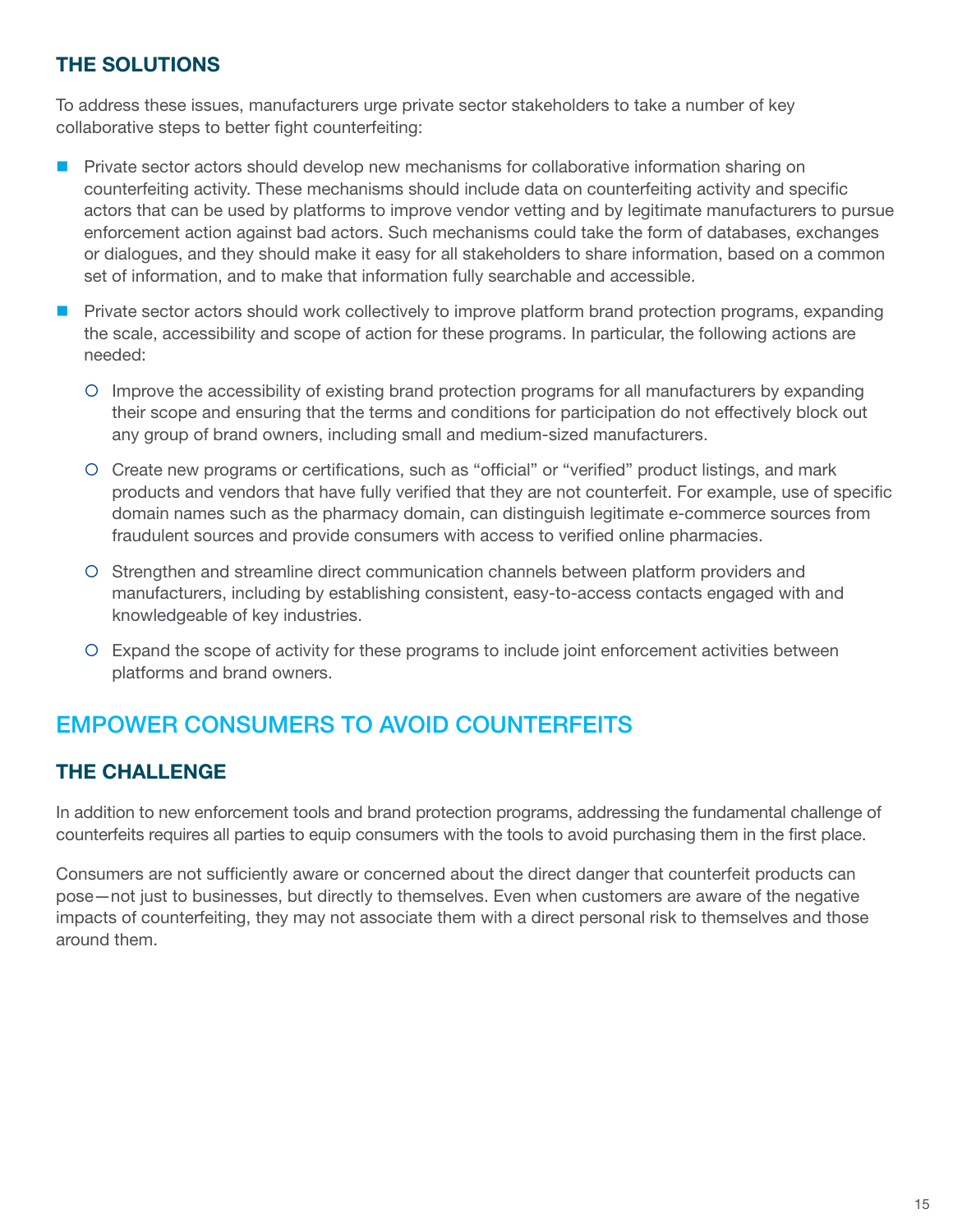



**More than 70% of online shoppers in a recent survey expressed current or possible concern about the purchase of counterfeit products via Amazon.<sup>61</sup>**

Even consumers aware of the risk of counterfeit products can fall victim to counterfeiting by unwittingly purchasing fake products online. Surveys indicate that consumers are more aware of, and concerned with, counterfeit products being sold online but are nonetheless worried about their ability to spot counterfeit products.

That task is only getting harder as counterfeiters get smarter. Not only are counterfeiters continuing to produce fake products that are closer matches to the original version, but they are also increasingly savvy in utilizing the online environment to make consumers believe they are buying genuine products. For example, a counterfeiter may advertise with pictures of the genuine product while shipping customers the fakes. Counterfeiters have also gotten smarter at removing "red flags" that consumers may use to tell a real from a fake product, including pricing discrepancies, online reviews or suspect language used to describe the product.

With a crowded media environment, increasing sophistication among counterfeiters and the rapid growth in e-commerce, the traditional playbook is not enough. Consumers expect everyone, including manufacturers, online marketplaces and social media platforms, to do more to protect them against the danger of fake products.<sup>62</sup>

<sup>60</sup> Danielle Commisso, Men and High-Earners Are More Likely to Buy Counterfeit Goods, CivicScience (Aug. 13, 2019), [https://](https://civicscience.com/men-and-high-earners-are-more-likely-to-buy-counterfeit-goods/) [civicscience.com/men-and-high-earners-are-more-likely-to-buy-counterfeit-goods/](https://civicscience.com/men-and-high-earners-are-more-likely-to-buy-counterfeit-goods/).

<sup>61</sup> CPC STRATEGY, THE 2019 AMAZON CONSUMER SHOPPING STUDY: HOW SHOPPERS BROWSE AND BUY ON AMAZON 14 (2019), [https://learn.](https://learn.cpcstrategy.com/rs/006-GWW-889/images/2019-Amazon-Shopper-Survey.pdf) [cpcstrategy.com/rs/006-GWW-889/images/2019-Amazon-Shopper-Survey.pdf](https://learn.cpcstrategy.com/rs/006-GWW-889/images/2019-Amazon-Shopper-Survey.pdf).

<sup>62</sup> For example, 63% of respondents in a private-sector survey of more than 2,600 global online shoppers indicated that they "didn't think enough was being done by brands, social media platforms and online marketplaces to protect them from counterfeiters, fraud and cybercrime." *See* MARKMONITOR, SOCIAL MEDIA: INSIGHTS INTO CONSUMER SHOPPING BEHAVIOR 12 (2019), [https://markmonitor.com/wp](https://markmonitor.com/wp-content/uploads/dlm_uploads/2019/09/Global-Online-Protection-Business-Survey-Q3-2019.pdf)[content/uploads/dlm\\_uploads/2019/09/Global-Online-Protection-Business-Survey-Q3-2019.pdf](https://markmonitor.com/wp-content/uploads/dlm_uploads/2019/09/Global-Online-Protection-Business-Survey-Q3-2019.pdf).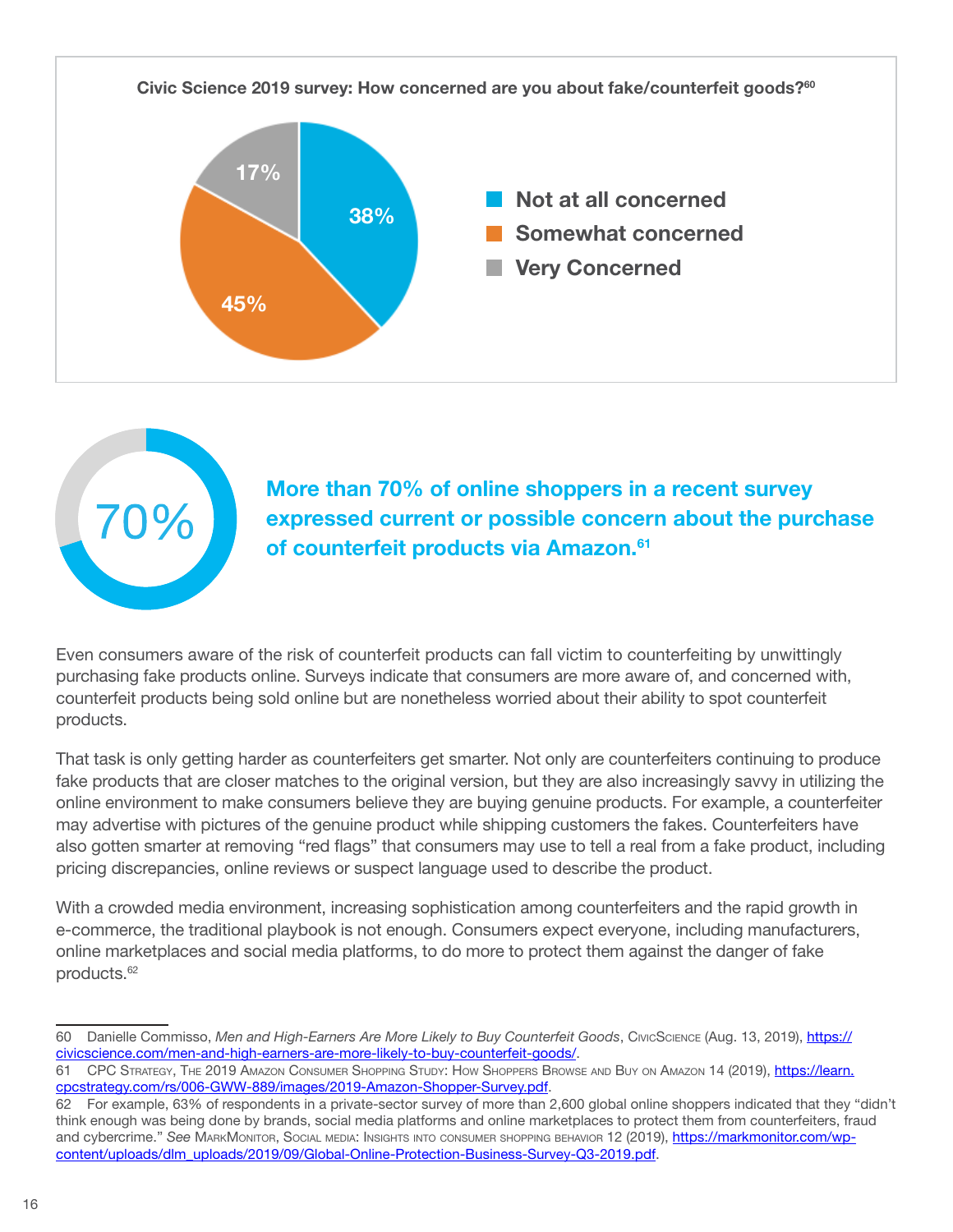Legitimate manufacturers and platforms alike must invest in new campaigns, technologies and tools to inform consumers about the direct harm that counterfeit products can have. They must not only educate consumers about the real and direct harm that counterfeits can cause but also provide practical tools to help consumers differentiate between real and fake products. They must increase and improve communication with consumers if they have purchased known or possible counterfeit products and warn potential buyers away from sellers or websites with a track record of selling or facilitating counterfeits.

## **THE SOLUTIONS**

To lower demand for counterfeits, Congress should take action to help manufacturers and other stakeholders address these needs:

- **Congress should pass legislation requiring platforms to notify online shoppers about actual or potential** purchases of counterfeit goods. If they do not take such steps, they could face contributory liability for infringement due to vendor activities on their platforms. To avoid such liability, platforms should develop specific protocols based on consultation with private sector stakeholders. They should communicate directly with customers that have purchased known or suspected counterfeit products and develop specific warning signals to flag when directing customers to sellers or websites previously engaged in, or reasonably suspected to be engaging in, counterfeit activity.
- **Congress should appropriate emergency funds to the Department of Health and Human Services to** oversee a public campaign to educate consumers of the dangers of fake and counterfeit versions of products used for the treatment or prevention of COVID-19:
	- { The campaign, run either directly by government agencies or through grants to private sector groups, should develop and disseminate content that is clear, focused, easily digestible and tailored to the online environment to reach those most likely to purchase fake COVID-19 products through online platforms and social media websites.
	- { The campaign should include a dedicated, continually updated COVID-19 anti-counterfeiting resource developed in consultation with e-commerce platforms, brand owners and law enforcement agencies. This resource would rapidly inform consumers about the dangers of counterfeit products and how to identify, report and protect against fake products during the health crisis, and inform U.S. government responses to future health crises.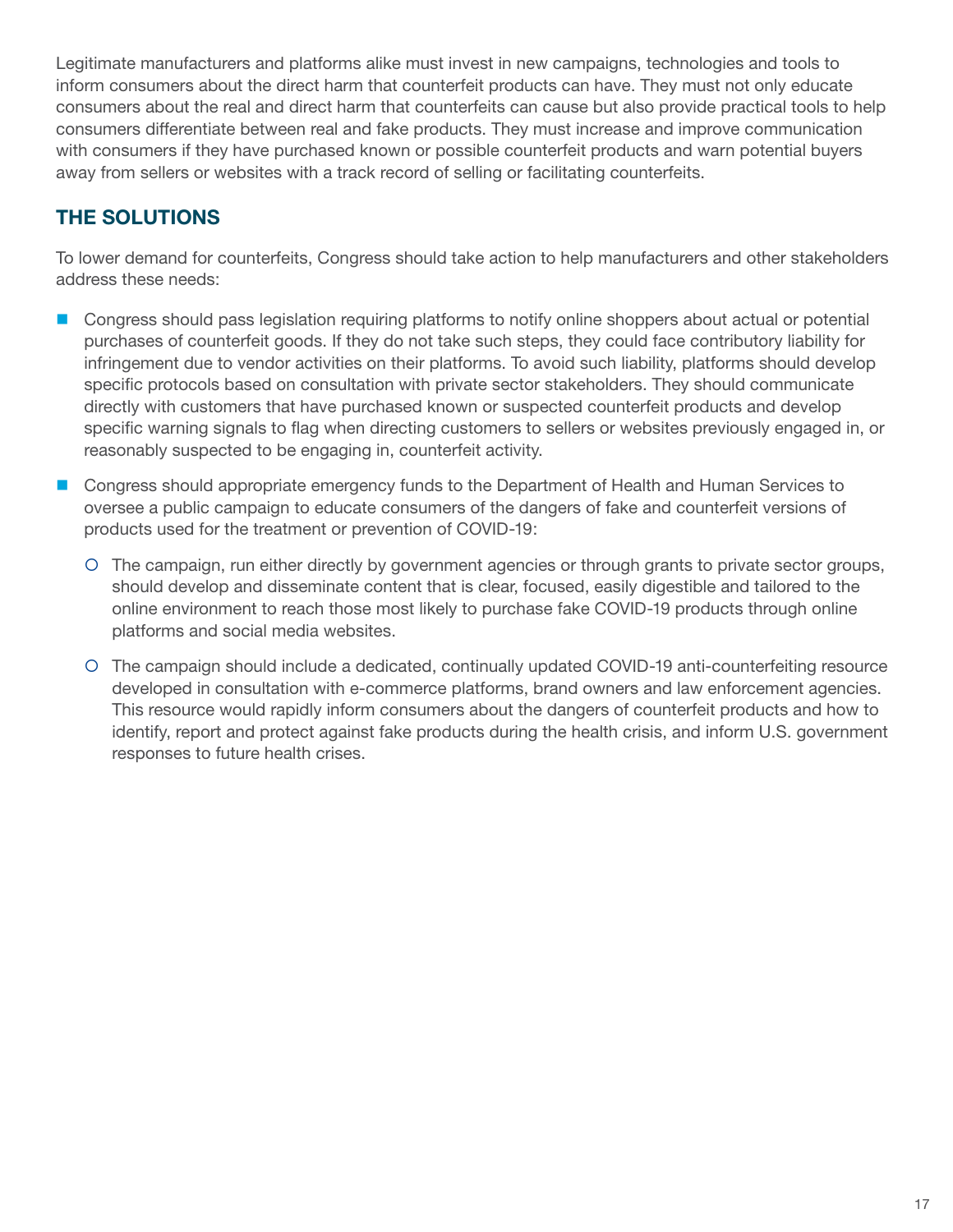

## **III. Conclusion**

The current COVID-19 pandemic and the countless headlines about fake test kits, counterfeit face masks and fake drugs underscore the counterfeiting challenge. But this problem extends beyond health products. It also affects manufactured products that American households use every day, from auto parts to clothing to toys. Counterfeit versions of many products are widely available to American consumers, particularly through e-commerce platforms. These counterfeit goods pose a triple threat: harming the safety and well-being of consumers, limiting the competitiveness of manufacturers of all sizes and undermining American innovation.

Manufacturers need real, actionable, innovative policy solutions that reverse the rising tide of counterfeit products. This report provides a series of clear, decisive actions that all stakeholders can take, in government and in the private sector, to stop counterfeiters in their tracks.

#### **The time is now. The solutions are clear. We must act.**